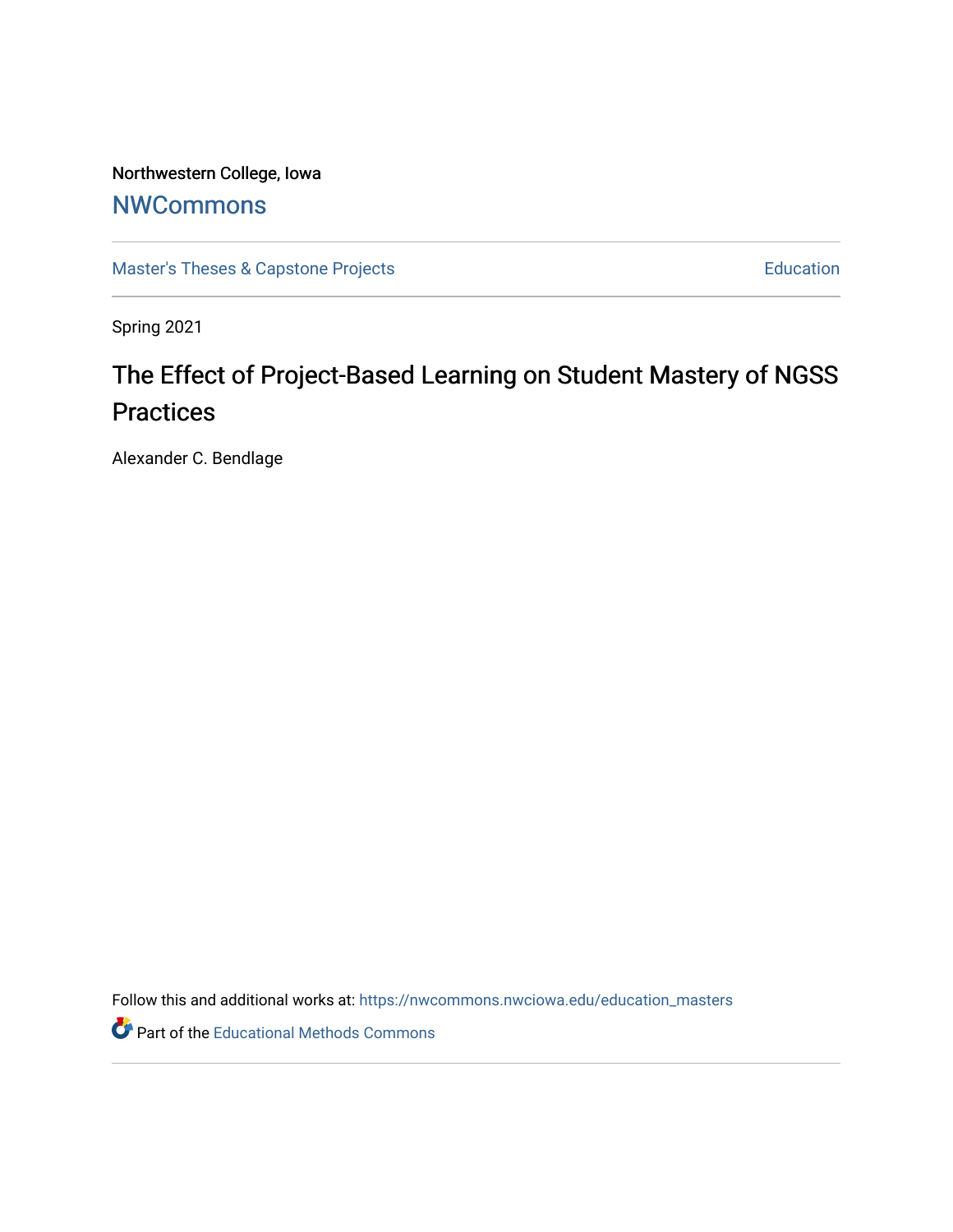**The Effect of Project-Based Learning (PBL) on Student Mastery of NGSS Practices**

**Alexander C. Bendlage**

**Northwestern College**

An Action Research Project Presented

in Partial Fulfillment of the Requirements

For the Degree of Master of Education

April 2021

Dr. Rebecca Hoey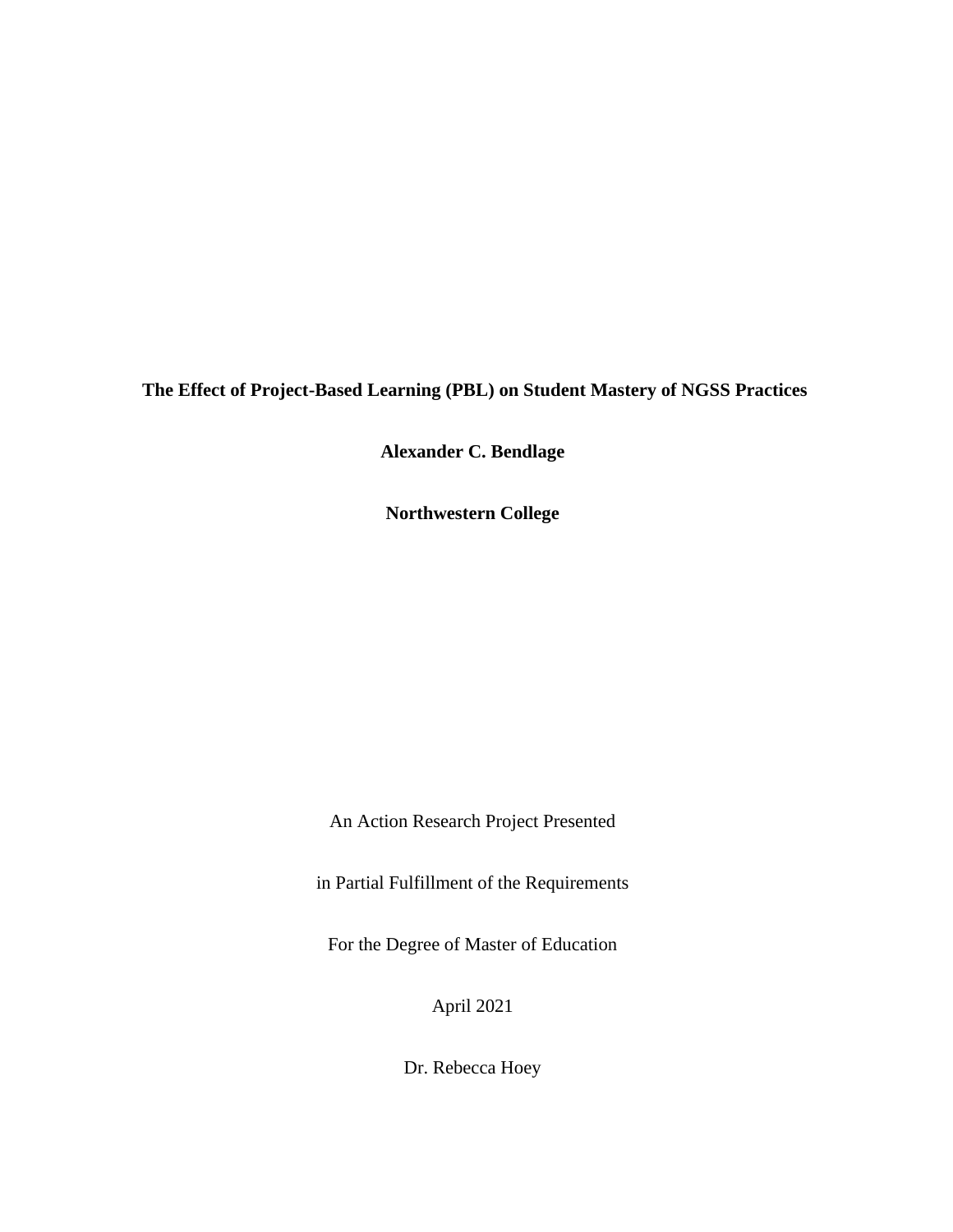| ×<br>۰,<br>I              |  |
|---------------------------|--|
| I<br>I<br>I<br>٦<br>٦<br> |  |
|                           |  |

## **Table of Contents**

<span id="page-2-0"></span>

| Abstract                                                              | $\overline{2}$ |
|-----------------------------------------------------------------------|----------------|
| Introduction                                                          | $\overline{4}$ |
| <b>Literature Review</b>                                              | 6              |
| Introduction                                                          | 6              |
| Impact of Project-Based Learning on Student Achievement               | 6              |
| The Effect of Project-Based Learning on Rigor                         | 8              |
| Perceptions of Project-Based Learning                                 | 9              |
| Project-Based Learning in STEM                                        | 12             |
| Conclusion                                                            | 14             |
| Methodology                                                           | 15             |
| <b>Research Questions</b>                                             | 15             |
| Variables                                                             | 15             |
| Setting                                                               | 15             |
| Participants                                                          | 16             |
| <b>Collection of Data</b>                                             | 16             |
| Procedures                                                            | 17             |
| Data Analysis                                                         | 17             |
| <b>IRB</b> Exemption                                                  | 18             |
| Data Collection                                                       | 19             |
| Table 1: Categorization of the Level of Rigor for Learning Activities | 21             |
| Table 2: Traditional and Project-Based Learning Pre-Assessment Data   | 22             |
| Table 3: Traditional and Project-Based Learning Post-Assessment Data  | 23             |
| Data Analysis                                                         | 24             |
| Discussion                                                            | 25             |
| <b>Summary of Major Findings</b>                                      | 25             |
| Limitations of the Study                                              | 26             |
| Further Study                                                         | 26             |
| Conclusion                                                            | 26             |
| References                                                            | 28             |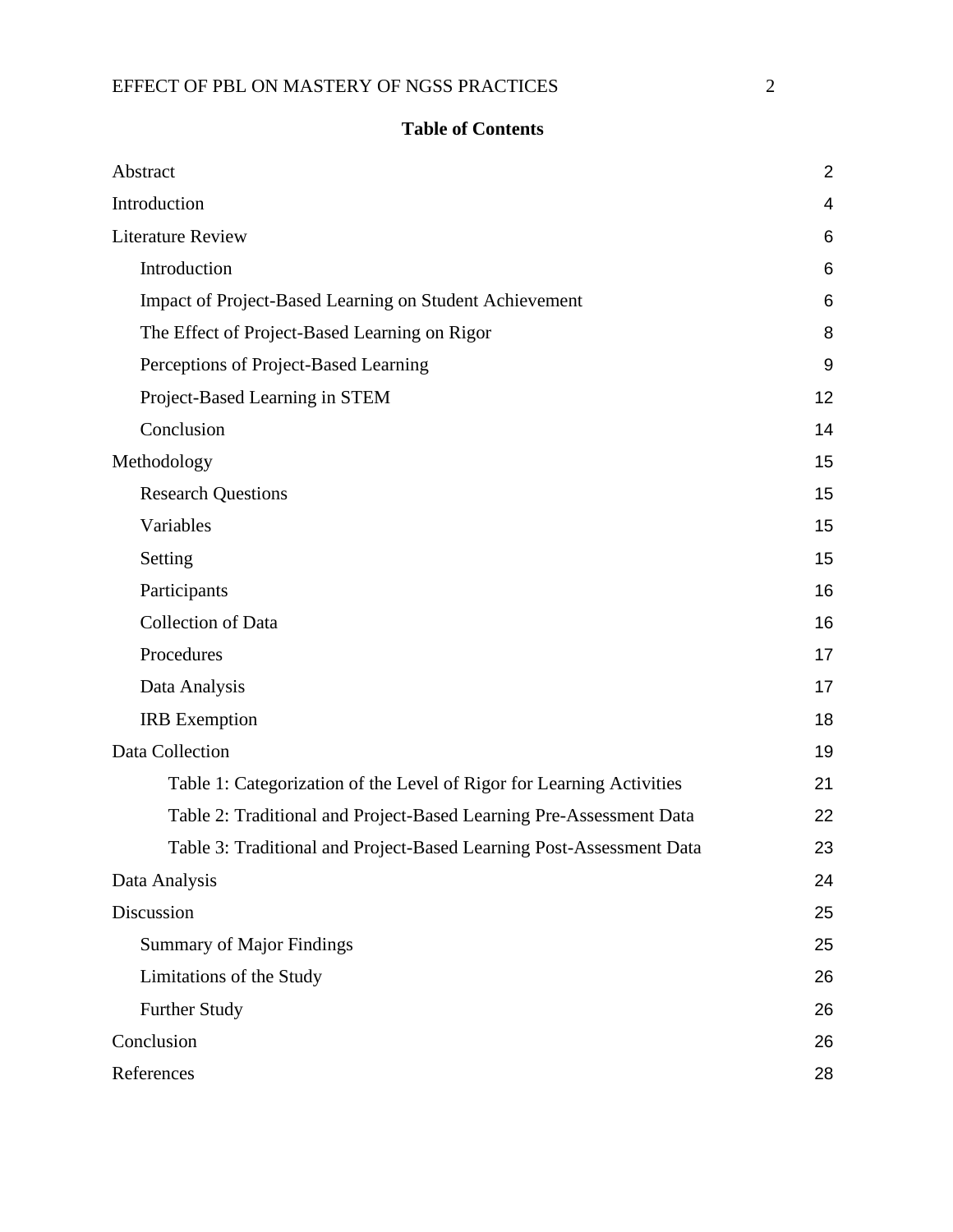#### **Abstract**

Project-based learning diverges from traditional learning methods of the past by engaging students in the application of curriculum through the creation of products that represent their understanding of important skills and concepts. This research compared the rigor of project-based learning tasks with traditional learning tasks, and examined achievement differences between students taught with project-based learning and traditional instruction. To do so, a group of 81 students participated in a study in which the performance of a control group participating in traditional learning methods was compared to that of students who participated in project-based learning tasks. It was found that on an end-of-unit assessment, the projectbased learning group outperformed the control group. This suggests that, compared to traditional learning methods, more rigorous project-based learning methods increase student understanding of the curricular skills and concepts.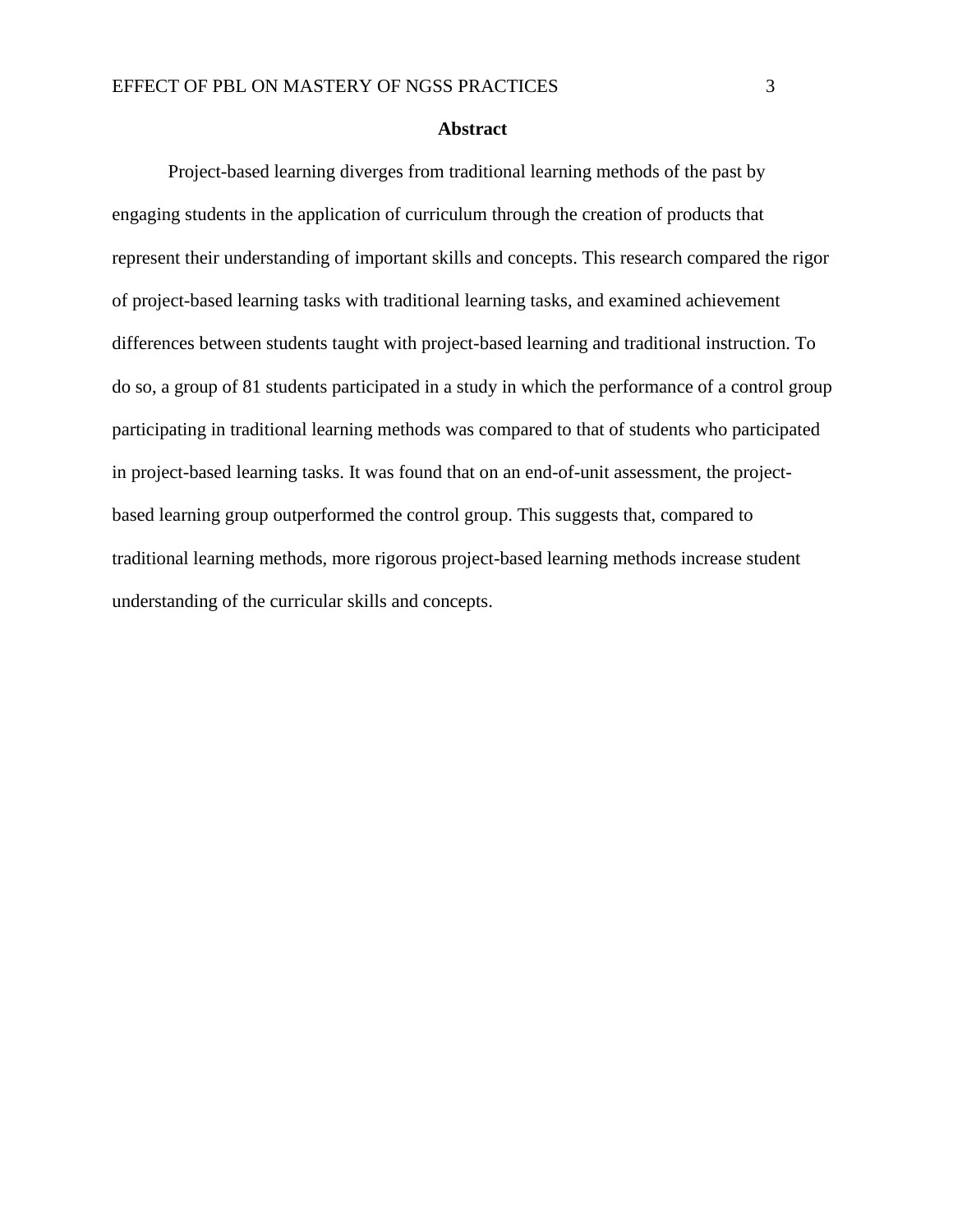#### **Introduction**

<span id="page-4-0"></span>The way that science is taught in today's classrooms has dramatically changed in recent years with the emergence of new teaching and learning practices that incorporate the Next Generation Science Standards (NGSS) and 21st Century Skills. Prior to 2013, science education was in flux and not grounded in the most current research on science practices (NGSS Lead States, 2013). This adaptation of the Next Generation Science Standards requires teachers to use different strategies than traditional lecture. These new and innovative standards require new and innovative teaching methods that develop science and engineering practices by asking questions and defining problems, developing and using models, planning and carrying out investigations, analyzing and interpreting data, using mathematics and computational thinking, constructing explanations and designing solutions, engaging in argument from evidence, and finally obtaining, evaluating, and communicating information (NGSS Lead States, 2013). Additionally, 21st Century Skills require students to think critically, be creative, collaborate, and communicate as they apply literacy and leadership concepts towards classroom content. One teaching practice that marries these ideas together is project-based learning. Project-based learning affords students the opportunity to immerse themselves in interesting and relevant content in a meaningful way. This allows them to develop their scientific and engineering practices or 21st Century Skills in a manner that traditional teaching methods cannot.

The purpose of this action research was to examine the effect of project-based learning on student mastery of standards for the NGSS scientific and engineering practices within a high school science class. In this study, students participated in project-based learning tasks involving content-specific standards along with NGSS practices. The outcomes of the experimental group participating in project-based learning tasks was compared to a control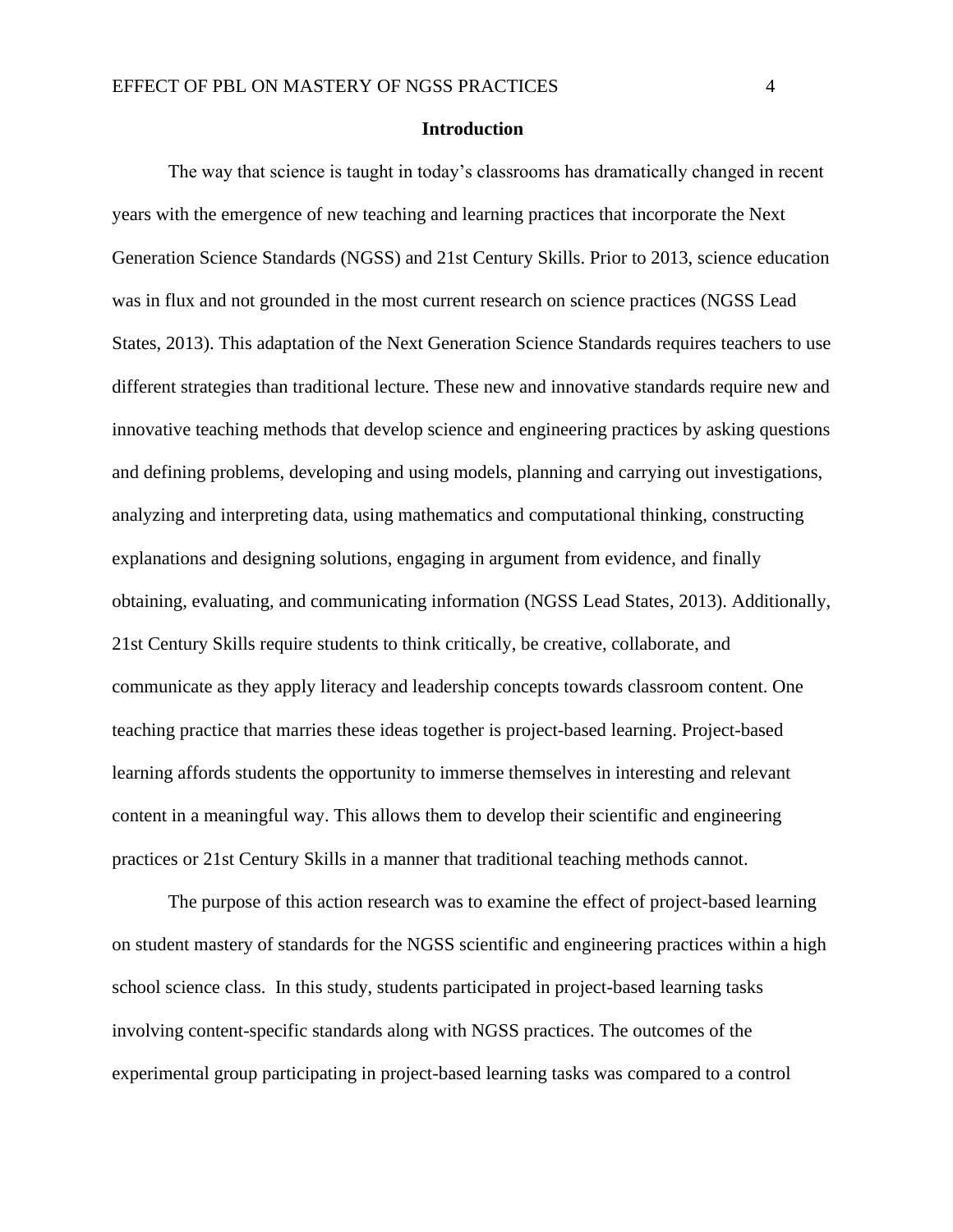#### EFFECT OF PBL ON MASTERY OF NGSS PRACTICES 5

group that participated in traditional learning tasks. Addressed in the study were the research questions: are project-based learning tasks more rigorous than traditional learning tasks, and will project-based learning improve student scores on an end of unit assessment? Results were analyzed and communicated based on the caliber of rigor for the activities completed within the learning segment and the differences in post-assessment scores between the experimental and control groups.

Since the time of the Space Race, our civilization has been dependent upon innovative minds to further science, technology, and medicine in such a way that improves our quality of life while solving problems of the time (Banko, 2013). Project-based learning in the classroom aims to create more of these innovative minds that will shape the future in a positive way. The findings from this action research will inform the teacher researcher's use of project-based learning in high school science courses.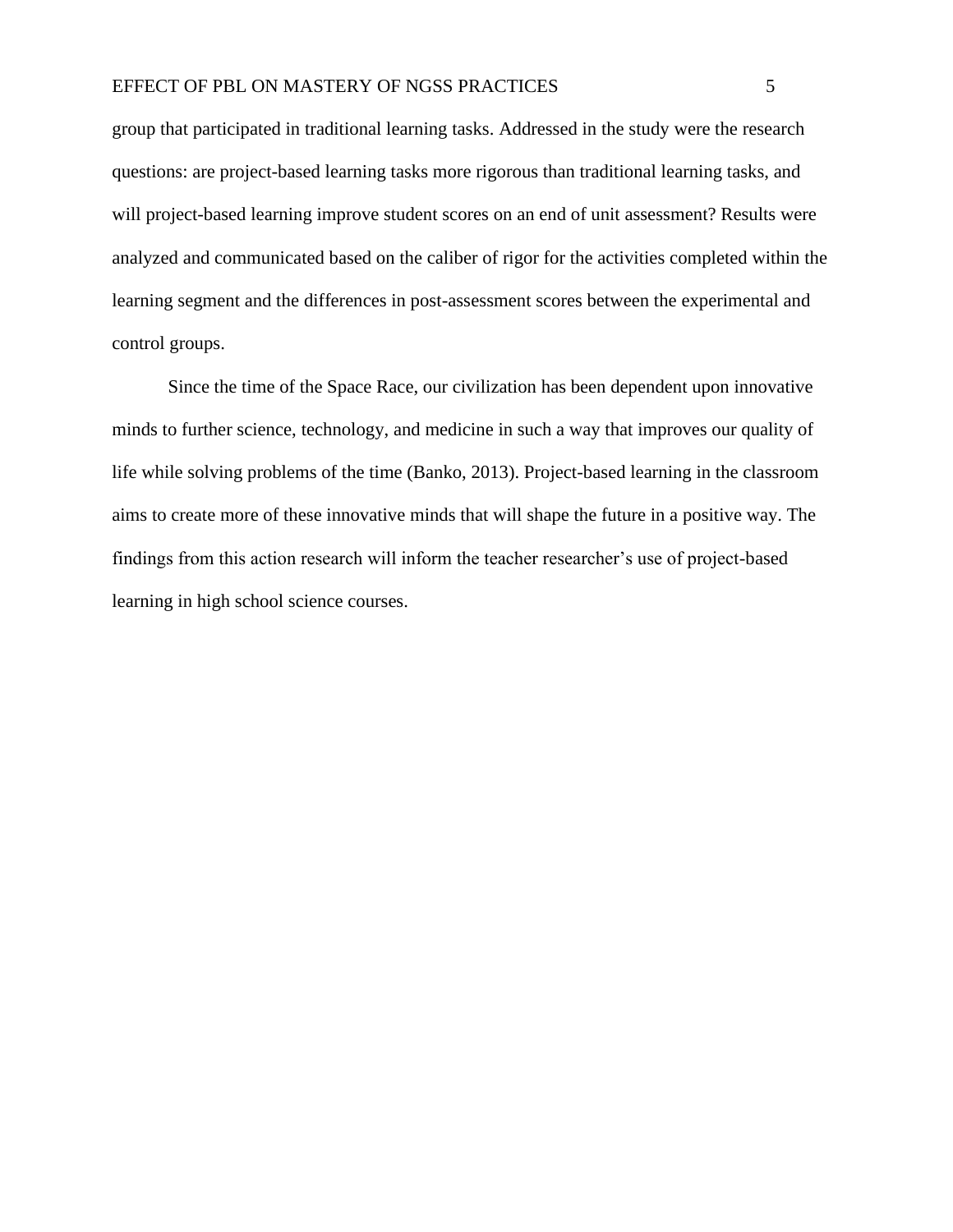#### **Literature Review**

#### <span id="page-6-1"></span><span id="page-6-0"></span>**Introduction**

Project-based learning can be defined as a pedagogical practice in which learners acquire new skills or knowledge through problems and challenges that are often tied to real-life engaging experiences. In general, this learning falls under the categories of either an investigation project in which students seek an answer to a question or performance projects in which students are using skills to design solutions to a problem (Kanter, 2010). The following review of literature examines the impact of project-based learning on student achievement, overall perceptions of the project-based learning experience, the effect of project-based learning on rigor, and project-based learning within the field of STEM.

#### <span id="page-6-2"></span>**Impact of Project-Based Learning on Student Achievement**

Research conducted over the past few decades in the area of project-based learning suggests that a shift towards a project-based learning model in the classroom may have a positive impact on student achievement and experiences across all age ranges, subject areas, and parts of the world. A study of 60 late-elementary aged students from an English classroom in Iran found that students who participated in project-based learning activities significantly outperformed their peers who did not on both a posttest and a delayed posttest (Mohamadi, 2018). According to this study, students retained the information for longer periods of time based on the achievement gap between research groups on the delayed posttest. Similarly, researchers who conducted a case study involving 25 college-level engineering courses in China reported findings in which a 100% passing rate was achieved when using a project-based learning model (Xu & Liu, 2010). Students who participated in project-based learning methods improved on an assessment by an average of 0.34 points per question from the previous years.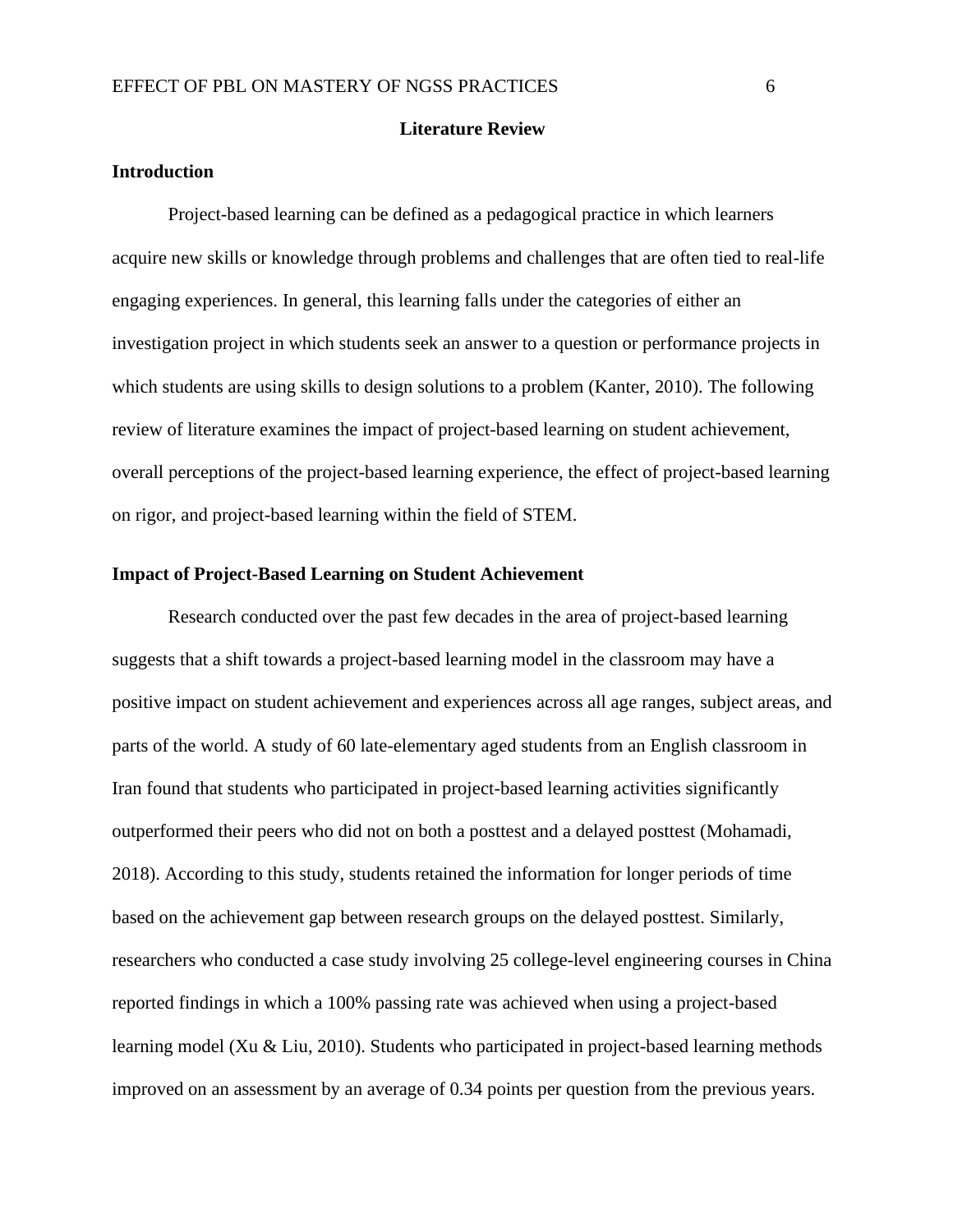When done correctly, project-based learning has the potential to make an impact on the educational performance of minority and female students which may reduce achievement gaps present in classrooms, school, districts, and the country. In general, the population of minority students in the United States are not succeeding at the same rate as the Caucasian population, and the same minority population is also less likely to pursue post-secondary programs in the fields of science and engineering (Kanter & Konstantopolous, 2010). In order to address this issue, one possible modification to traditional classroom instruction is project-based learning. A study of middle-school biology classes with 301 students found that when using project-based learning to teach a unit over the human body and energy transformations, minority student achievement based on pre- and post-test data showed a dramatic increase of nearly 5.5 times the expected growth (Kanter & Konstantopolous, 2010). This finding is important to consider as it not only compares pre- and post-test data, but also compares student growth to the normal conditions as well. It is expected that students would grow from a pre- to a post-test with any type of instruction. However, this study revealed that this growth was more significant under the settings of project-based learning than under more traditional methods of instruction.

One minority population in the field of science that is often overlooked and underrepresented is females. To study the impact that project-based learning may make on this group of students, researchers in Taiwan studied 72 female high-school students as they participated in a STEM competition. Upon the culmination of the competition, it was found that according to analysis of quantitative data and survey results, the female students experienced significantly enhanced student learning, attitudes, and performance as a result of the projectbased learning model (Lou, et al., 2014).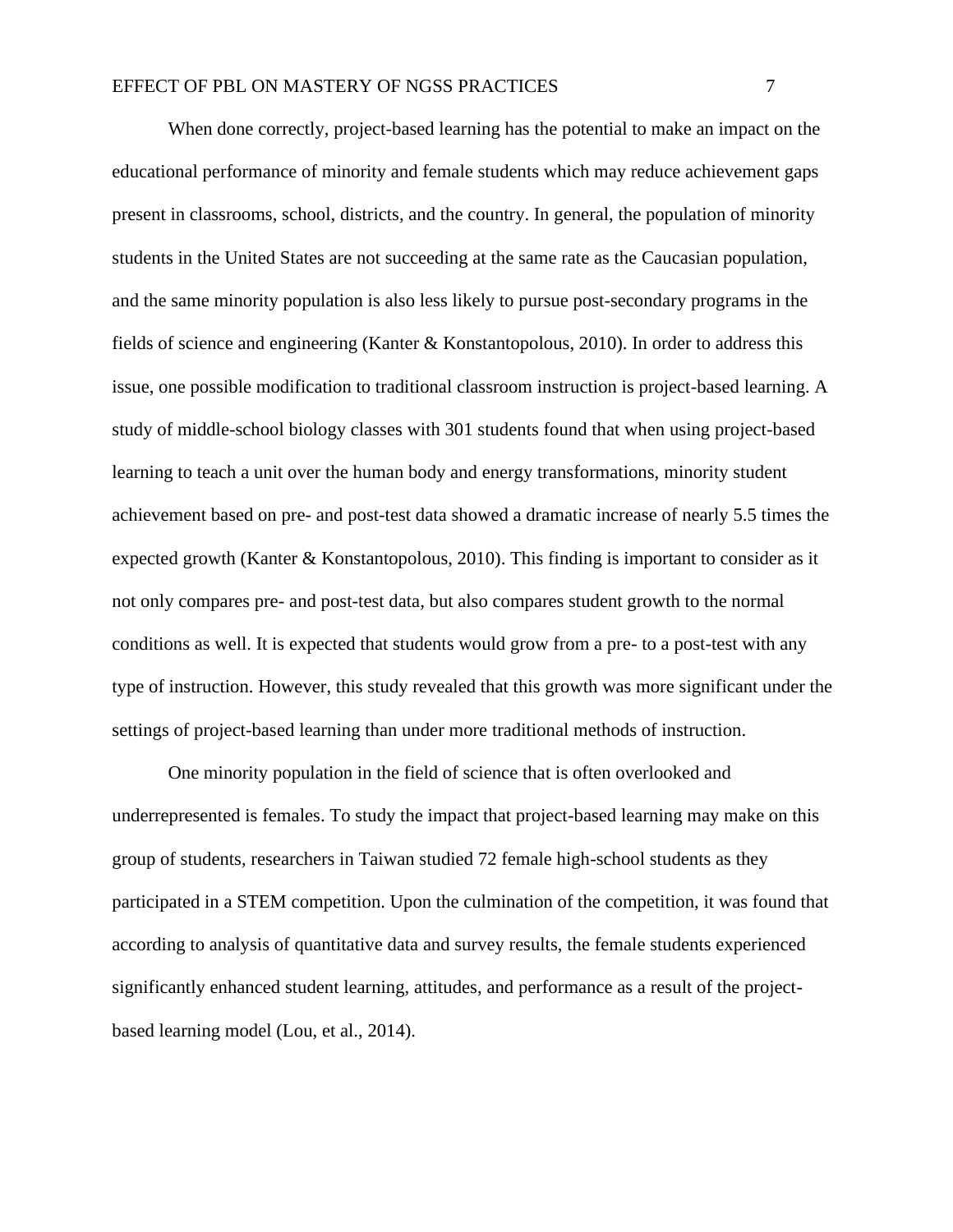#### <span id="page-8-0"></span>**The Effect of Project-Based Learning on Rigor**

How science curriculum is taught in today's classroom is as important as it has ever been. Research has been conducted to determine how concepts are taught in science classrooms engaged in project-based learning and their impact on student achievement. One such study surveyed 397 teachers across a variety of grade levels to analyze the content and practices within each project-based class. It was found that students in a project-based learning environment engaged in activities ranging from the traditional direct instruction to introduce scientific concepts to the more innovative design or implementation of scientific investigations (Hayes, et al., 2016).

According to a study of 4 public secondary school science teachers who received professional development in the area of project-based learning and then employed PBL in their classrooms, participants' students spent a majority of their time generating and evaluating models rather than recalling information, a more common practice in traditional teaching methods (Khan, 2011). In terms of the level of rigor, the process of generating and evaluating models is one of the higher-order skills outlined within the Next Generation Science Standards and is thus more challenging and impactful to student learning.

In order to identify key characteristics of student success in project-based learning, a study was conducted in which veteran elementary teachers in project-based classrooms in a school of 988 students were observed. It was found that fluency in the standards, integration of student interest, scaffolded instruction, distribution of responsibility, student independence, use of productive feedback, and encouragement of mistakes were a valuable part of the learning process that improved student performance (Mitchell, et al., 2009). As evident in these principles, the primary focus of project-based learning is on the students' learning experience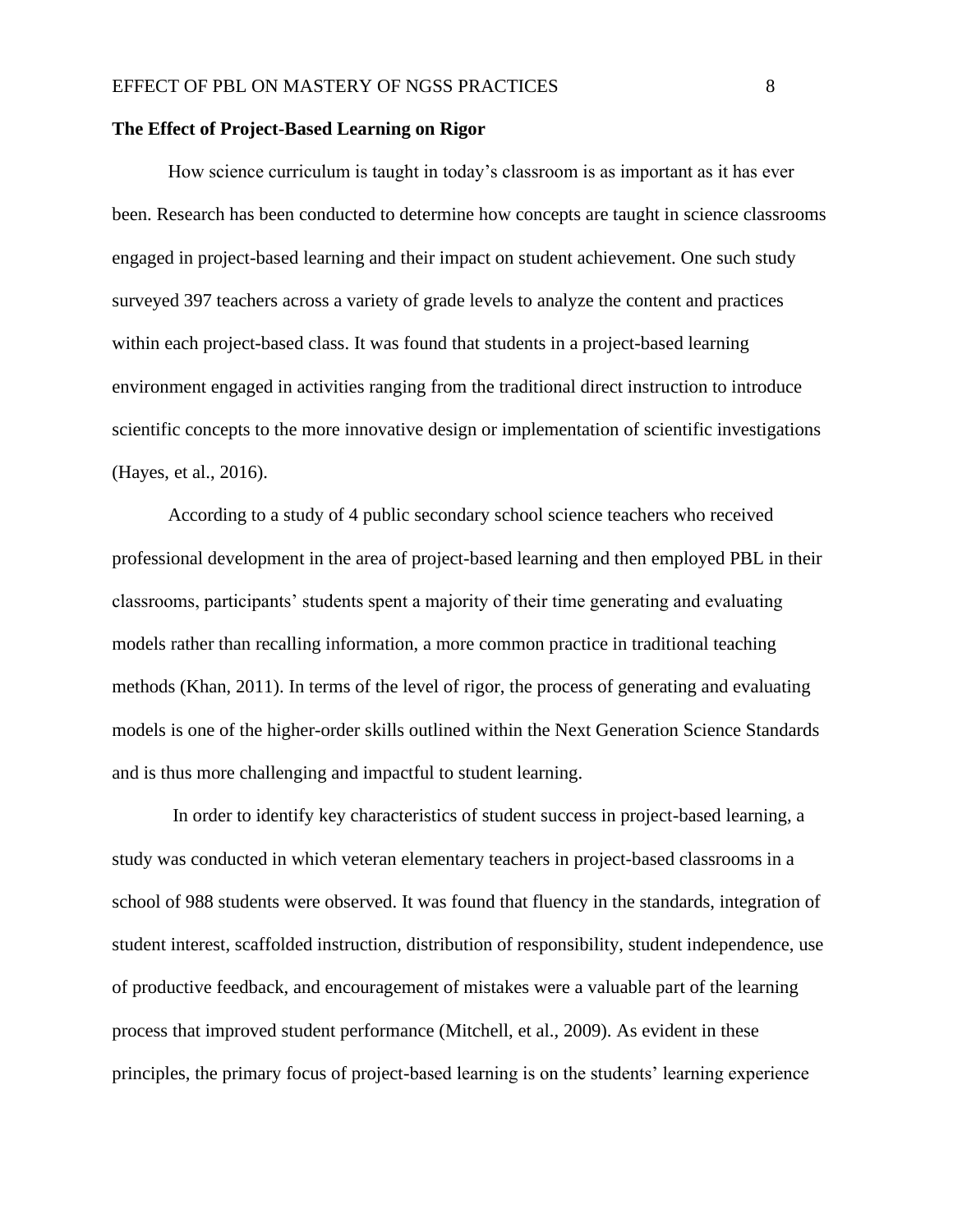with the teacher acting as a facilitator to guide the students in their learning process. This is done through engaging questions, scaffolded steps, and timely feedback. According to this study, this set of conditions may help students achieve at high levels through project-based learning.

Regardless of the research study parameters and procedures, the strong relationship revealed in the research on project-based learning is that when students engage in meaningful projects in which they are challenged to apply their learning and understanding of concepts or skills in authentic and creative ways, their learning experience is positively impacted.

#### <span id="page-9-0"></span>**Perceptions of Project-Based Learning**

According to research, the perceptions of classroom climate varied drastically for students using project-based learning compared to those who received traditional instruction. A survey of nearly 500 ninth-grade general science students in Israel found that students who learned via project-based learning were significantly more satisfied, enjoyed the class more, viewed their teacher as more supportive, and perceived teacher-student relationships as being significantly more favorable (Hugerat, 2016). According to this study, project-based learning is viewed positively and improves the academic student experience.

In addition to improved perceptions of the classroom culture, one study suggested that a project-based teaching model may even result in increased student intrinsic motivation. Based on a study of secondary schools in Hong Kong, including 631 students across a range of ages and subjects, it was concluded that when using project based-learning, students perceived more instructional support from their teachers and reported higher intrinsic motivation (Lam, Cheng, & Ma, 2009). When students view the teacher to be motivated and engaged in their projects, their value of the learning process through intrinsic motivation improves as a result.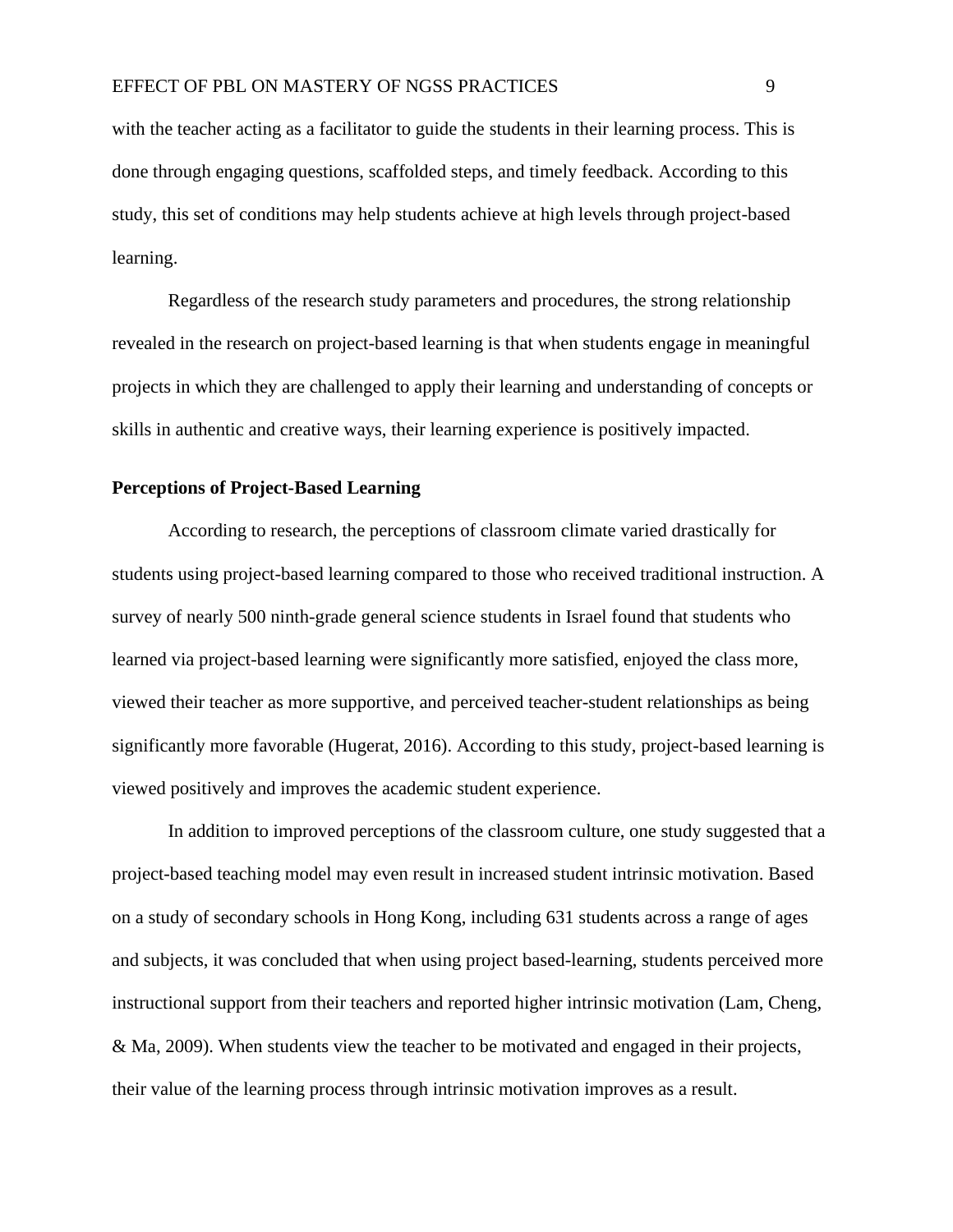Inquiry is one form of project-based learning that has been shown to have a positive impact on a student's perception of the learning experience. A study in Hong Kong examined the effect of cooperative learning through inquiry on a group of 37 sixth-grade female students. In the study each student was assigned a specific role or task around new subject material in which they were expected to investigate in order to find a solution to a problem. Through student surveys, it was found that this form of inquiry was easily accessible, worthwhile, and, most importantly, increased the level of learning and understanding of the topic through interesting and engaging activities (Lau, et al., 2017). In general, this means that students reacted positively to inquiry-based learning in which they were able to dictate their pace, method of delivery, and pathway for learning.

Research conducted across a variety of sample sizes, classroom types, and locations by the Stanford Mobile Inquiry-Based Learning Environment, or SMILE, found that when using inquiry in a science classroom, students and teachers alike were encouraged to be more creative, experiment, and lead to an increase in ownership of the learning taking place (Buckner & Kim, 2014). According to this study, project-based learning or inquiry may hold students and teachers more accountable for the learning within the classroom.

In addition to student perceptions, a teacher's perceptions, motivation, and attitude also play a role in the potential impact of project-based learning or inquiry on student performance. One study examined a group of 79 future teachers in the fields of math and science who were completing professional development in project-based learning. The goal of the study was to determine whether or not a teacher's training or perception of project-based learning had an influence on student learning. Two major takeaways were discovered. First, the definition of project-based learning adapted as teachers got further along in the training to incorporate new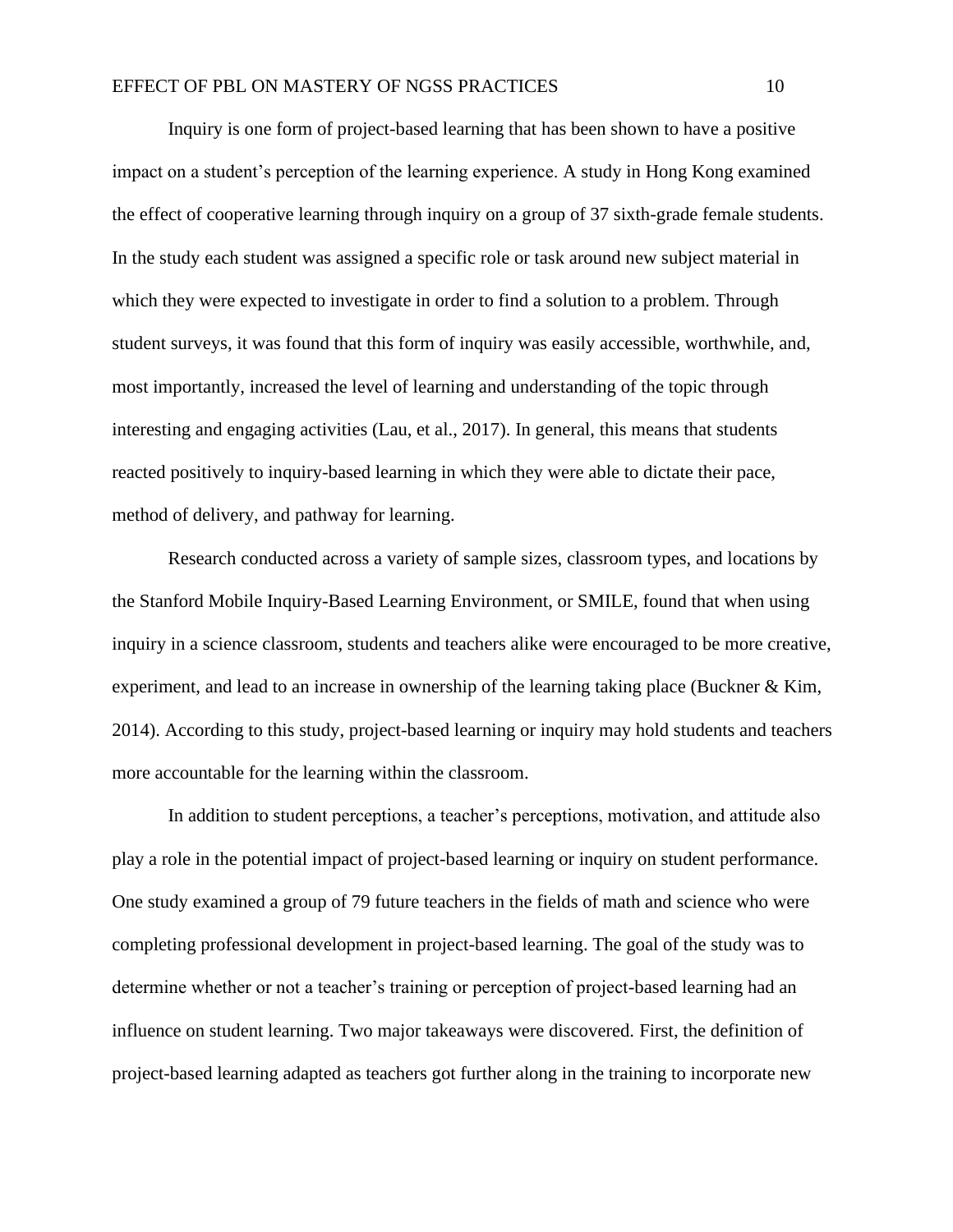aspects of instruction. This included a shift from anything involving a project to instruction utilizing inquiry, group work, and extended periods of student-driven learning. Second, it was found that 77% of teachers viewed this definition of project-based learning as beneficial to their students and that this positive viewpoint indicated an increased likelihood to create more authentic implementations (Marshall, et al., 2010). According to this study, adequate training may help teachers accurately define project-based learning in the frame of their classroom, which may improve the implementation.

There is a possible connection between teacher and student motivation when utilizing project-based learning. A study of 631 secondary-aged students in Hong Kong in a variety of subjects yielded findings stating that teachers who identified as having high levels of intrinsic motivation tended to have students who described a feeling of increased instructional support during project-based learning activities (Lam, et al., 2009). According to research, these levels of teacher motivation may be achieved through professional development.

A study conducted by a group from the University of California Berkeley examined how professional development on curriculum projects can improve inquiry-based science teaching. In this study of nearly 800 sixth-grade science students from multiple middle schools, it could be concluded that significant increases in student performance were experienced as teachers were given time and professional development to individualize project-based learning instruction for students (Gerard, Spitulnik, & Linn, 2010). Furthermore, these increases in student performance had a longer-lasting impact as student scores on a delayed post-test were higher for participants than they were for the control group. The overall perception of the learning experience for the experimental group was improved as well, compared to the control group.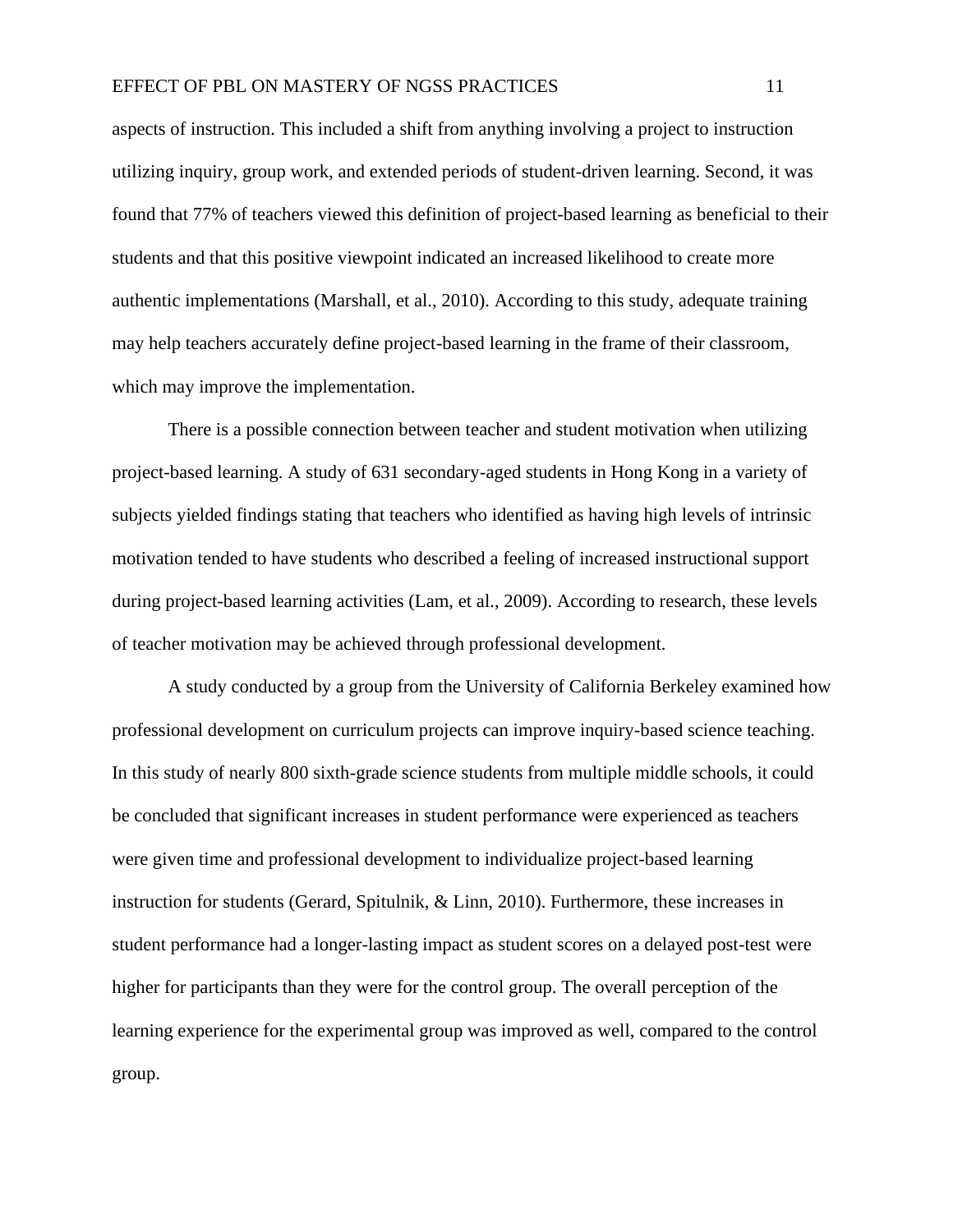#### <span id="page-12-0"></span>**Project-Based Learning in STEM**

Student perceptions of the classroom environment are able to transcend the walls of the classroom and influence how a student views various subject areas or potential careers and interests. Project-based learning in the fields of science, technology, engineering, or math (STEM) exposes students to new learning opportunities. An international research group in Taiwan found that 30 freshmen engineering students who participated in a project-based learning activity in the area of robotics responded with a positive shift in attitudes towards science, technology, engineering, and math upon the completion of their projects according to questionnaires and interviews (Tseng, et al., 2013). Of those areas, technology was initially the most popular aspect while engineering became the most popular after the learning. This could be explained by the need of students to use engineering skills and practices in a meaningful and authentic manner in order to complete their projects. In traditional teaching methods, in which students do not get the opportunity to apply skills, these practices are not an active part of instruction and thus do not make an impact on making the field of STEM more favorable.

Students at a younger age who have not yet decided on their career paths are also influenced by the exposure to project-based learning activities. A study of 41 seventh-grade students participating in science fair competitions found an increase in the understanding of scientific concepts and positively influenced the attitudes of students towards STEM courses and careers (Schmidt & Kelter, 2017). A survey of students upon the completion of their science fair projects solicited responses that indicated they learned scientific content, how to conduct an experiment, how to collect and analyze data, and how to analyze a hypothesis. These are all critical skills to the application of scientific practices across all fields of science that were both learned and applied through project-based activities in a meaningful way. While some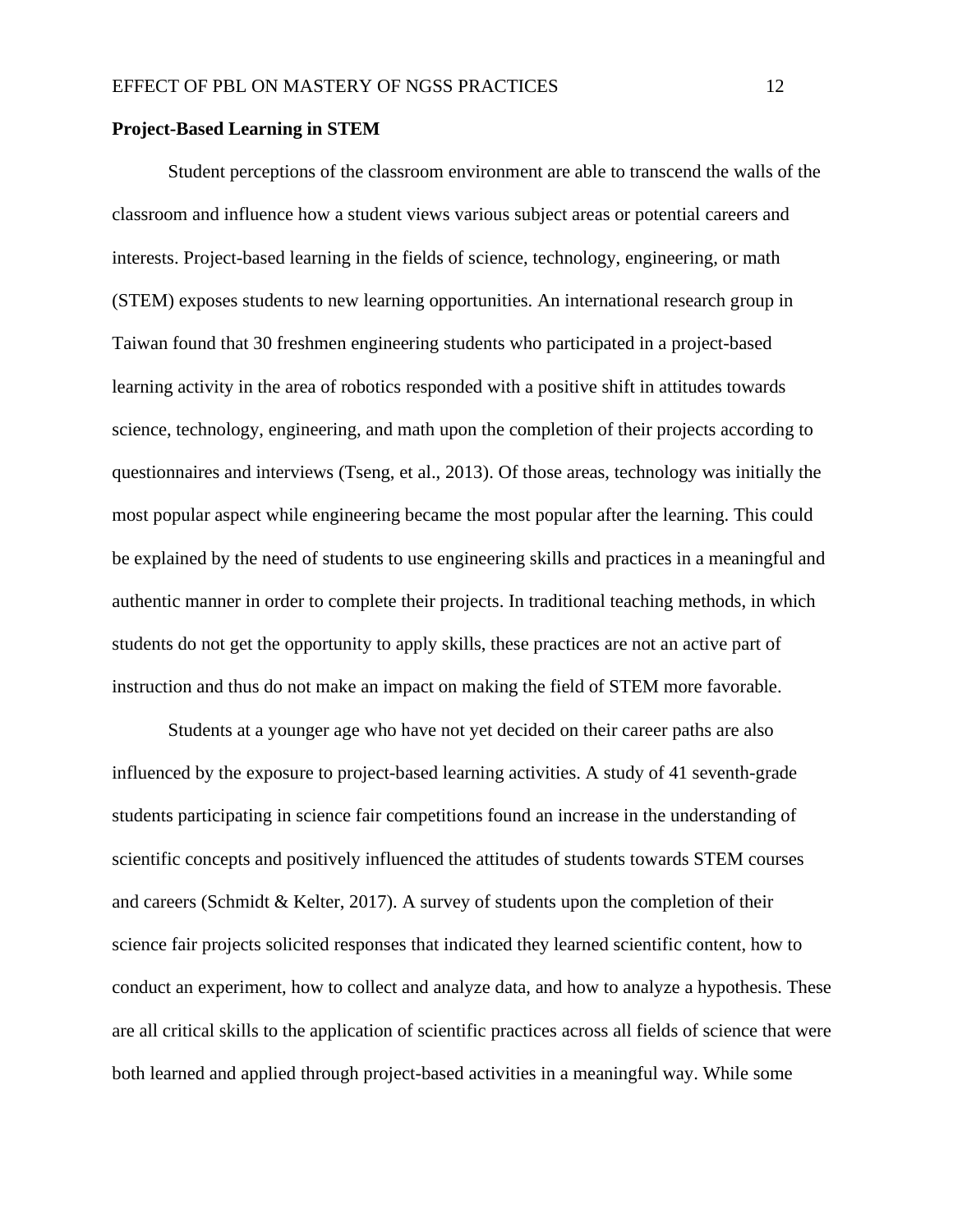students perceived careers in science to be generally difficult, many students expressed an interest in pursuing future courses and stated an overall positive view on STEM after participating in the science fair.

A successful integration of this new curriculum and project-based learning is best accomplished through the application of real-world examples of the STEM fields in action that allow students to learn the content while applying skills in a meaningful way. Research on STEM reform highlights seven key premises that assist in the effective implementation, which includes a focus on motivation, capacity building with a focus on results, learning in context, changing context, reflective action, tri-level engagement, and persistence or flexibility (Johnson, 2012). The successful implementation of STEM in the project-based learning classroom, according to these principles, is more than just teaching the same curriculum with the addition of a device. Instead, students are challenged to think critically and apply new skills in a meaningful way.

The relationship between project-based learning and technology is an important one as it has the ability to open new doors, expose students to new curriculum, provide creative pathways, and move learning beyond the four walls of the classroom. A study in Taiwan exposed an unspecified number of fifth-grade students to technology in the form of computers and the internet to examine the impact that it may have on project-based learning of science concepts. The study found that students' ability to synthesize and elaborate on new learning improved with the integration of technology through the project-based learning process (ChanLin, 2008). Additionally, technology and project-based learning allowed for the integration of scientific practices that more closely align to standards such as the gaining of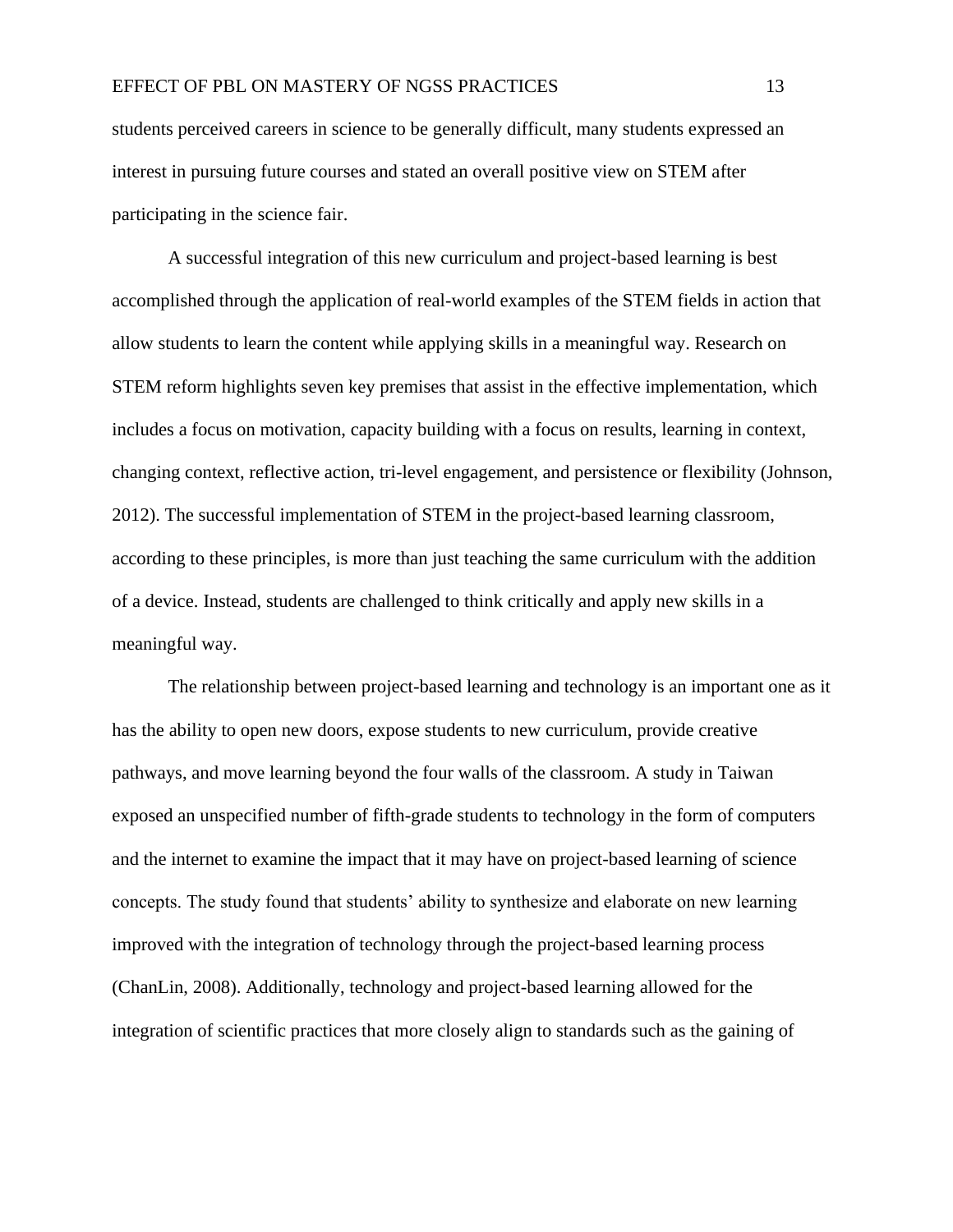necessary knowledge and skills, identifying research tasks, obtaining data and information, organizing and interpreting content, and finally presenting through technological tools.

For American schools, in which technology is already prevalent, there is still a capacity for growth in how technology is used within the classroom. A 2014 study conducted by SMILE across a variety of sample sizes, classroom types, and locations found that through the use of technology, a project-based learning framework is able to trigger a pedagogical shift from the description and recall of information to more rigorous learning that requires the application of skills via problem-solving (Buckner & Kim, 2014). This higher-level learning more closely aligns to today's standards, including those outlined by the Next Generation Science Standards.

#### <span id="page-14-0"></span>**Conclusion**

Project-based learning has been shown to have a positive impact on student achievement in which students perform better and retain more information over longer periods of time. Additionally, project-based learning enhances the overall student learning experience as students generally describe their perceptions much more positively with teachers making a profound impact on student performance.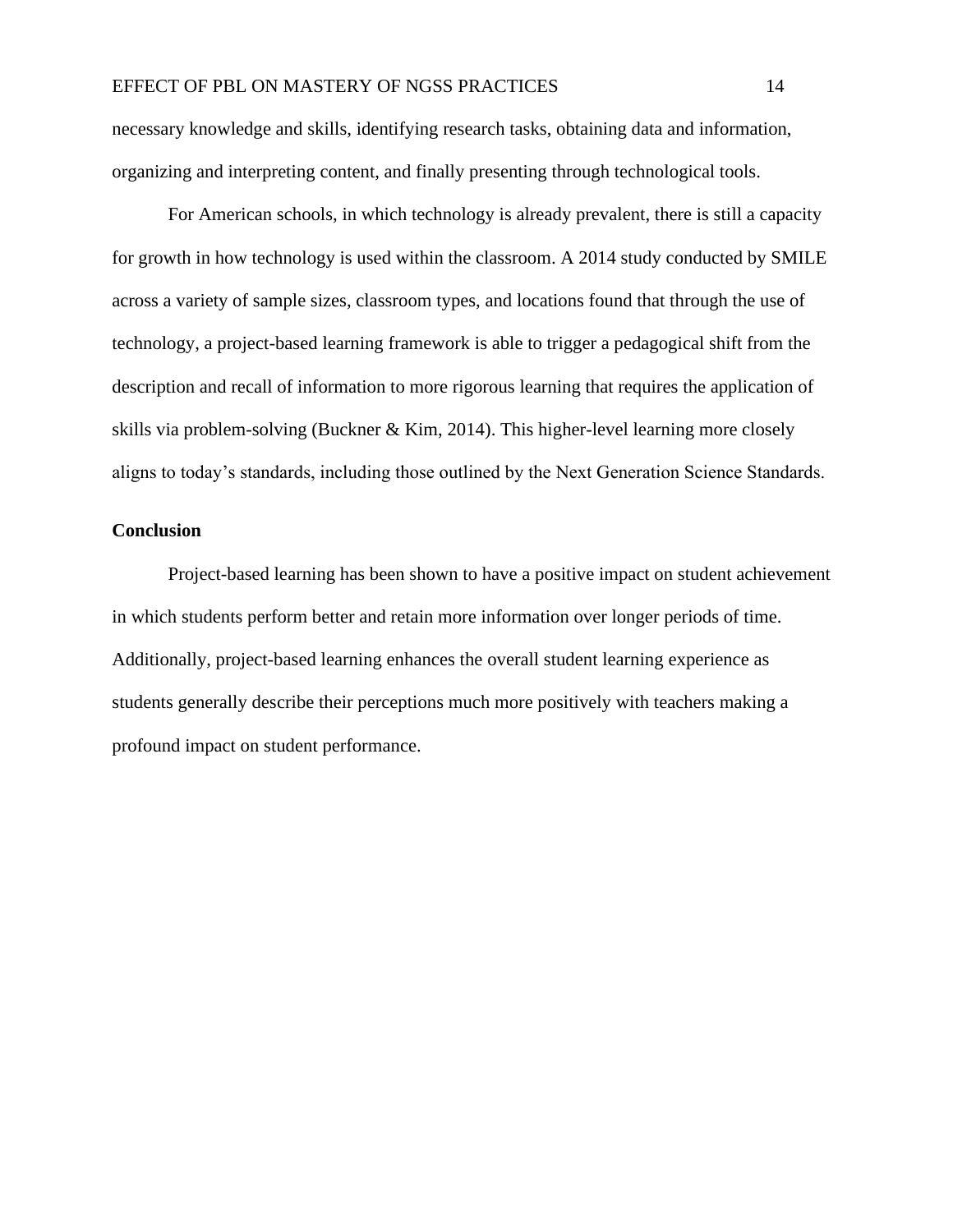#### **Methodology**

#### <span id="page-15-1"></span><span id="page-15-0"></span>**Research Questions**

This investigation of action research uses a mixed methods approach to answer the following research questions: 'Are project-based learning tasks more rigorous than traditional learning tasks?' and 'Will project-based learning improve student scores on an end of unit assessment?'. The main component of the investigation examines the relationship between the method of instruction, traditional versus project-based, and student assessment scores as measured towards mastery of standards. This quantitative data uses pre- and post-assessment score analysis to determine the effect of the change as a result of the instructional method. Additionally, qualitative data is collected to categorize the type of activities throughout the lesson including the level of rigor for each.

#### <span id="page-15-2"></span>**Variables**

The independent variable in this action research study is the method of instruction. For this variable, students from 2 classes were taught using traditional teaching methods, such as direct instruction and practice opportunities, and 2 classes were taught using project-based methods, such as the independent application of content knowledge for the creation of a finished product.

#### <span id="page-15-3"></span>**Setting**

This action research took place in a high school Earth Science classroom in a mid-sized city in the Midwest. The research site has a total enrollment of 1,441 students. Demographically, the school population is comprised of 807 Caucasian students, 361 African American students, and the remainder from other racial groups.. In terms of socioeconomic status, 60.24% of the student population qualifies for either free or reduced-priced lunch based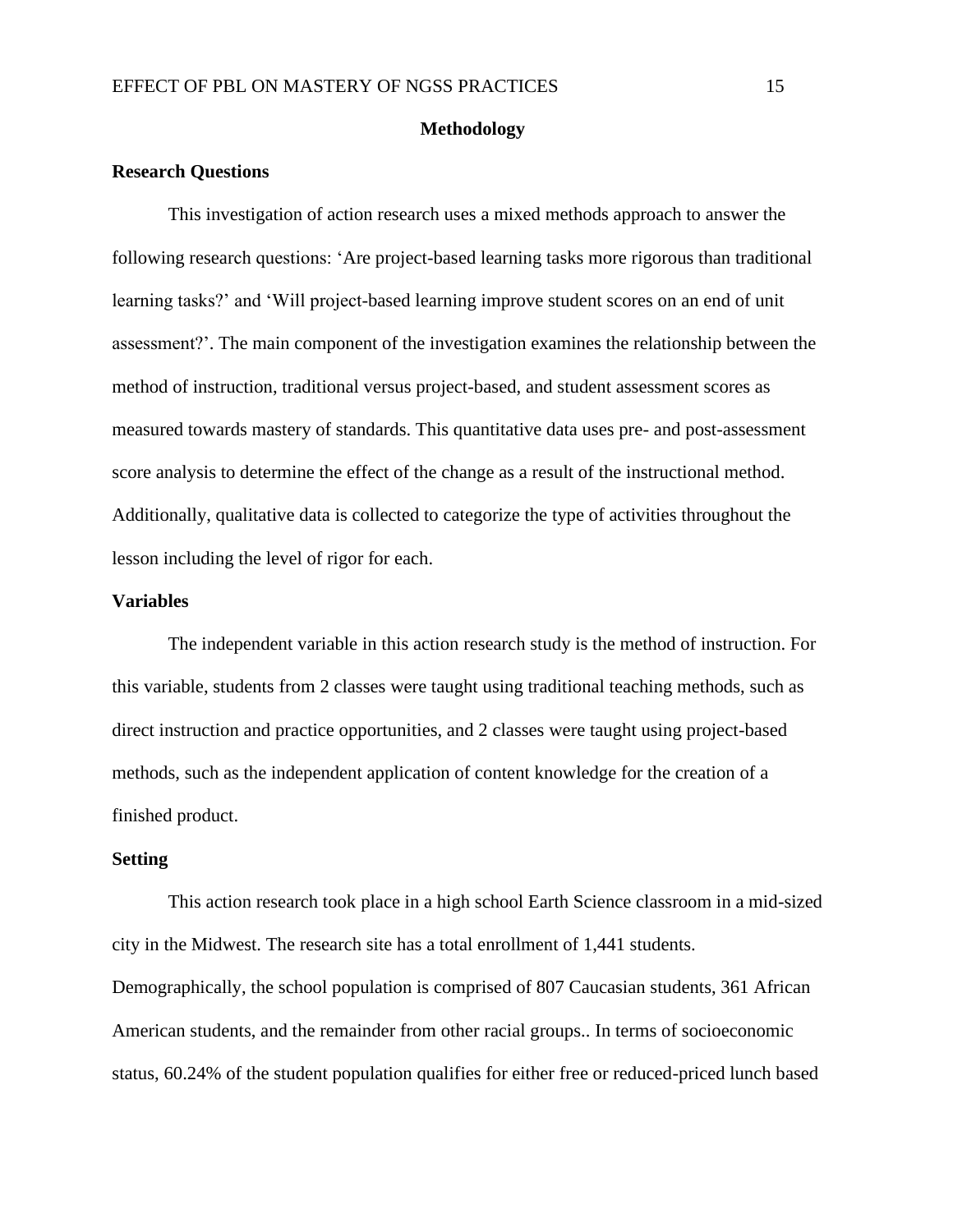on family income. All students in the school have their own personal device provided by the school district as part of a 1:1 program. Earth Science is a required course for ninth-grade students within the school district. Within this study, there were mixed settings in which one section of each research group included a co-teacher to provide special education services.

#### <span id="page-16-0"></span>**Participants**

A total of 81 students participated in the action research. Of those 81, roughly half, or 42 students were part of the traditional learning group while the other 39 students were part of the project-based learning group. Grade level distribution included: 93% ninth-grade and 7% tenthgrade students. Gender distribution included: 49% male and 51% female students. Race distribution included: 63% white, 31% African American, 6% Hispanic, and <1% other race students. Of the participants, 15% of students received special education services in the form of an individualized education plan (IEP) or 504 plan and 8% did not speak English as their first or primary language.

#### <span id="page-16-1"></span>**Collection of Data**

Prior to the start of a learning unit on natural resources, students completed a preassessment including 55 mixed method questions including true or false, multiple choice, fill-inthe-blank, and matching. While not used for research purposes historically, this assessment has been used for the previous 6 years by multiple teachers within the building or district and has yielded similar results each year. This suggests that the pretest is a reliable instrument that may be used for research purposes. Upon the end of the learning unit on natural resources, students completed a post-assessment using the same measurement tool. Instruction for the unit lasted approximately three weeks. Data was collected and secured by the researcher conducting the investigation personally.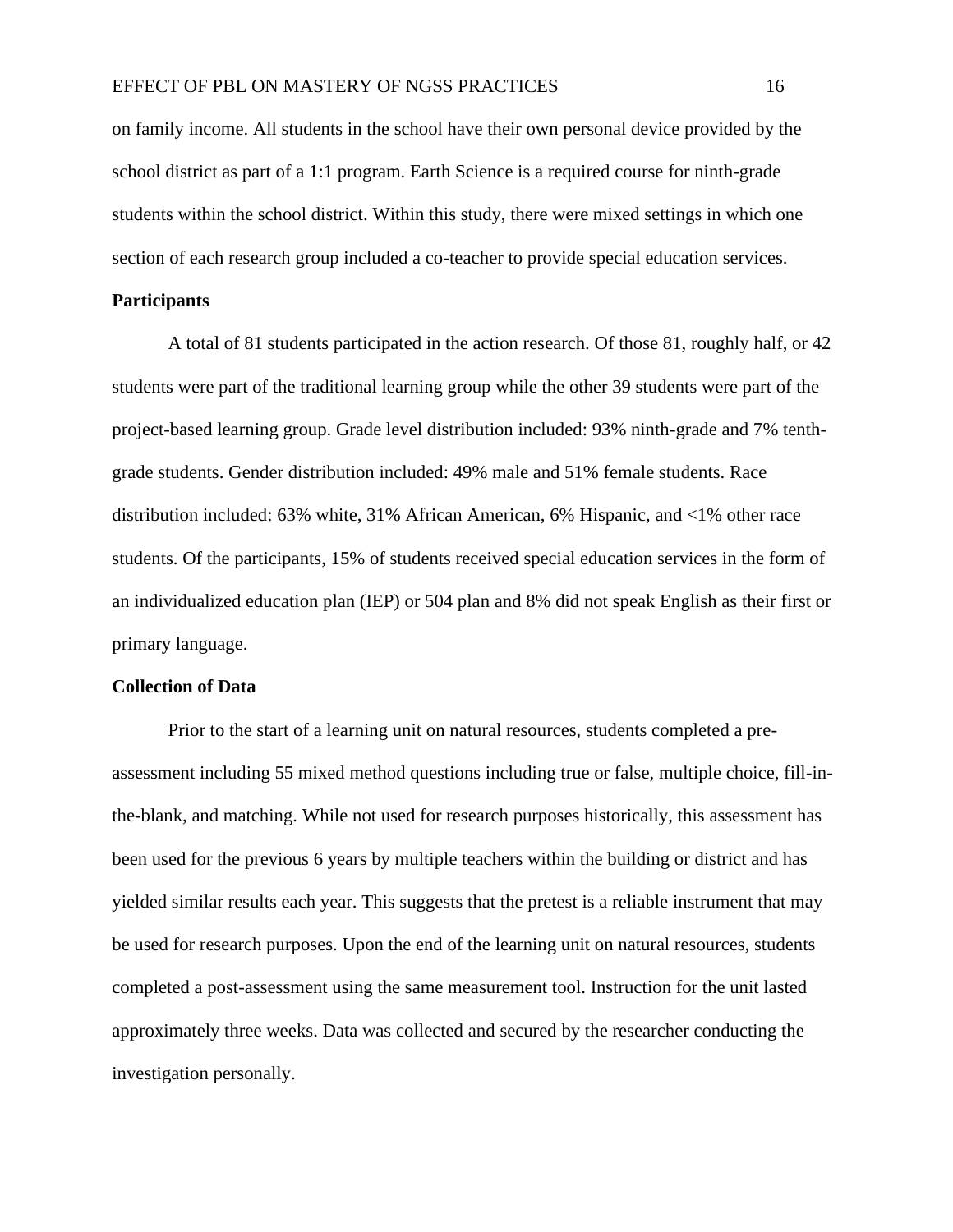#### <span id="page-17-0"></span>**Procedures**

The specific intervention taking place over the instructional period was a change in teaching and learning styles. The control group participated in traditional learning methods using direct instruction, teacher-led activities, and remedial practice. The experimental group participated in project-based learning methods using individualized instruction, student-led activities, and student projects.

#### <span id="page-17-1"></span>**Data Analysis**

In order to determine the effect of teaching or learning methods on student mastery of standards, the assessment data was analyzed using measures of central tendency. This included determining the mean, median, and mode assessment scores for both the traditional method and project-based method groups for comparison purposes. A calculation of the percent growth for students was determined, as well. In order to answer research question 2, 'Will project-based learning improve student scores on an end of unit assessment?,' a four-test factorial design was conducted. An independent sample t-test comparing the pre-assessment control group to the pre-assessment experimental group was used to determine whether all students began at the same level. A dependent sample paired t-test comparing the pre- and post-assessments of the control group determined whether there was a significant difference in control group scores. A dependent sample paired t-test comparing the pre- and post-assessments of the experimental group determined whether there was a significant difference in experimental group scores. An independent sample t-test comparing the post-assessment control group to the post-assessment experimental group determined whether project-based learning impacted student achievement.

In order to determine the level of rigor for both methods of instruction, statistical analysis including the average and range of Instructional Practices Inventory, or IPI, values was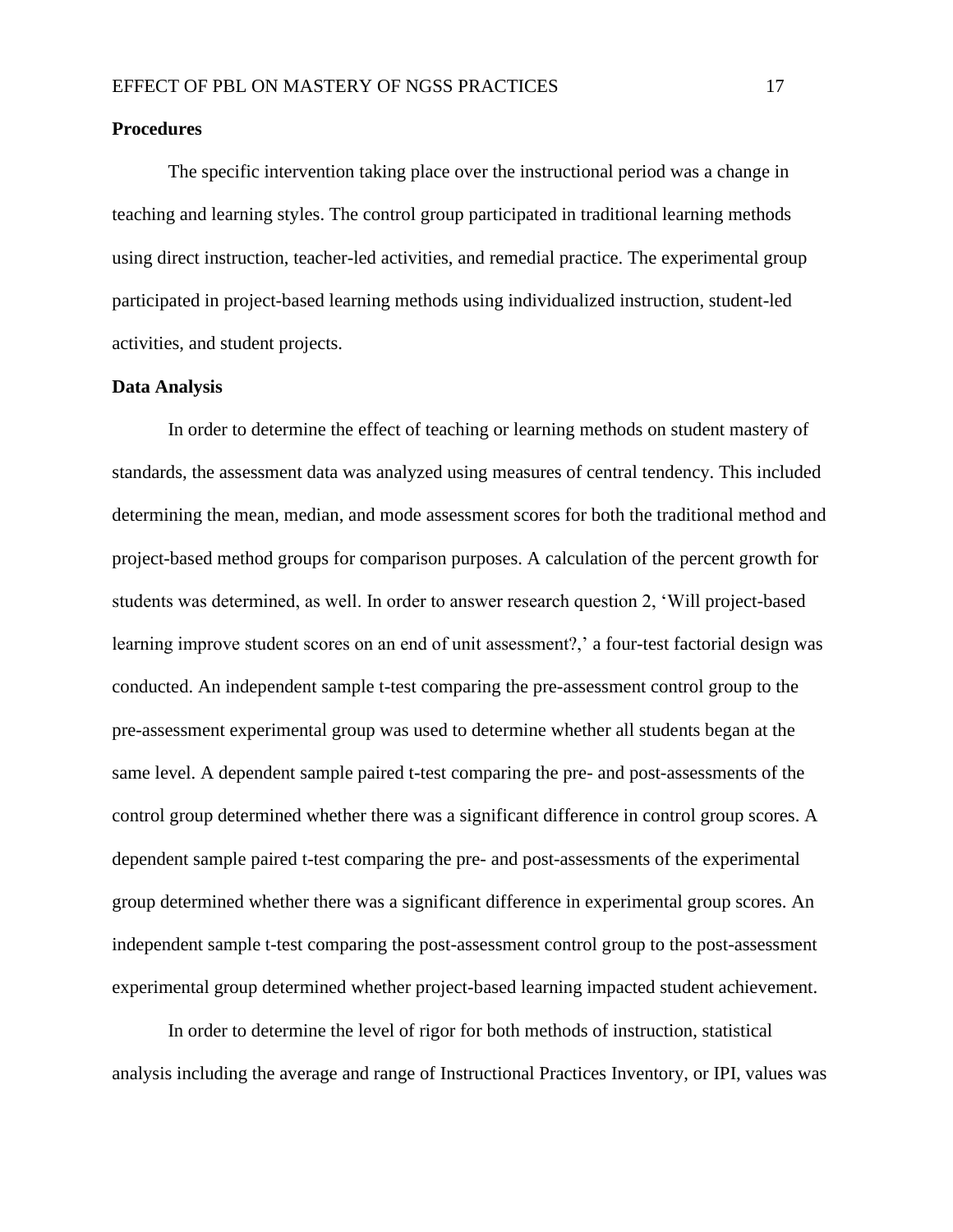conducted. A qualitative comparison of the level of rigor according to Bloom's taxonomy was also evaluated to determine the highest level reached. For both the IPI values and Bloom's taxonomy, a mode was calculated to determine how a majority of instructional time was spent for each group in the study.

#### <span id="page-18-0"></span>**IRB Exemption**

An exemption from the requirement of acquiring parental consent and student assent was granted by the Northwestern College Institutional Research Board because the research met the federal requirements of normal educational practice. The practice of using a project-based learning model as the primary methodology of instruction was evaluated compared to more traditional methods of instruction. Students completed various practices pertaining to learning targets and standards within the Next Generation Science Standards framework. This practice was implemented as part of research in order to determine if project-based learning has an effect on student mastery. Student data collected did not include identifiers for specific students. All names or personal information were removed as part of the research and its evaluation.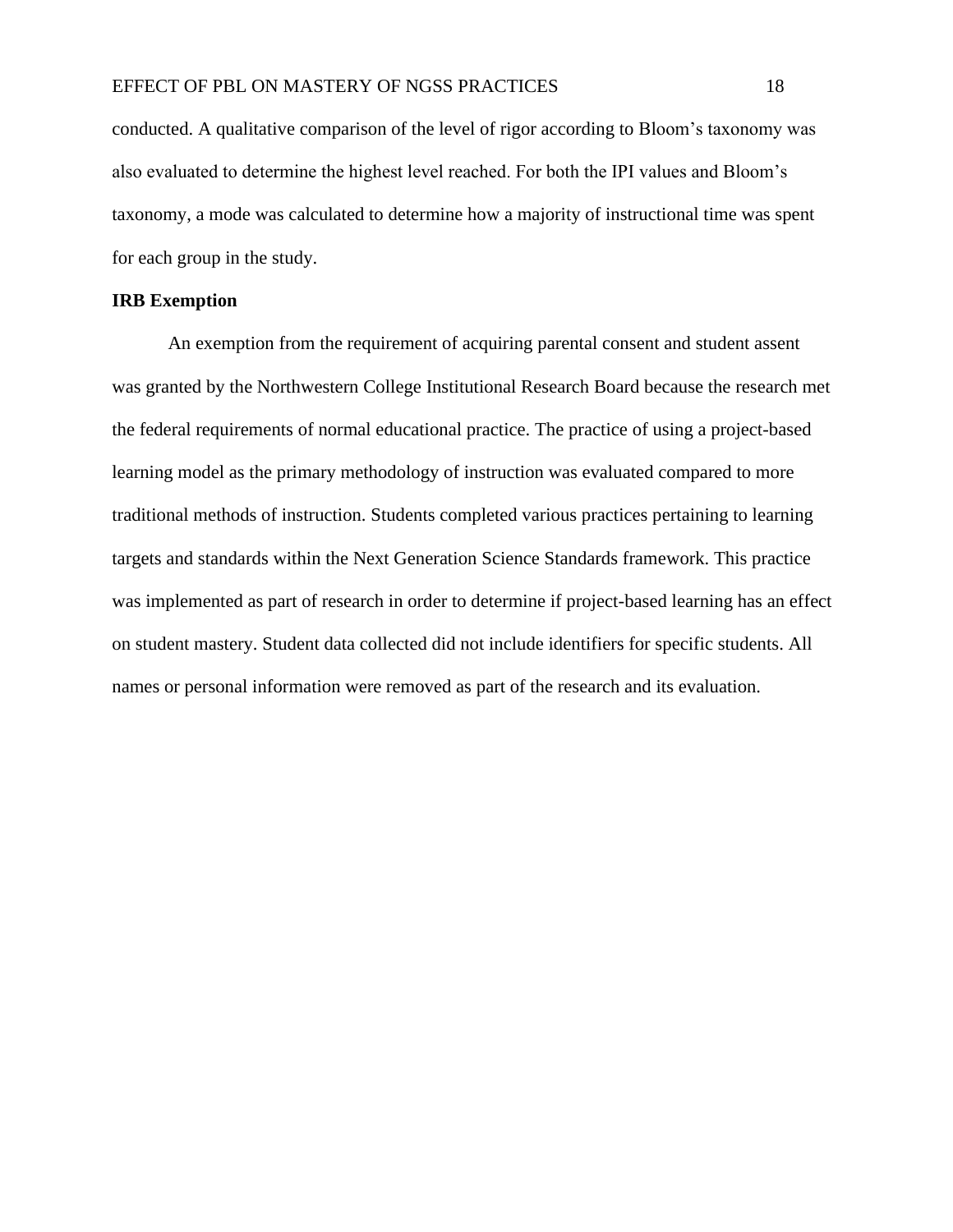#### **Data Collection**

<span id="page-19-0"></span>For the purpose of research, student data was collected using a pre- and post-assessment. The same 55-question mixed-method assessment was used prior to the learning unit and upon its completion. The role of this assessment was to determine a student's understanding of the scientific concept of natural resources as well as their ability to apply the skills and practices of the Next Generation Science Standards (NGSS). A total of 81 assessments were given each time, with 42 participants in the control group receiving traditional teaching or learning methods and 39 students in the experimental group receiving project-based learning methods. There were no outliers within this data set, resulting in all 81 assessments being counted for both the preand post-assessment.

Analysis of the pre-assessment test scores yielded the following data (See Table 2). For the control group participating in traditional learning, a high score of 36 points out of 55 total possible points and a low score of 22 points were recorded. The average pre-assessment score was 29.4 points overall with a median and mode score of 30 points. For the experimental group participating in project-based learning, a high score of 41 points and a low score of 22 points were recorded, out of 55 points possible. The average pre-assessment score was 30 points overall with a median score of 30 and a mode score of 28 points.

Analysis of the post-assessment test scores yielded the following data (See Table 3). For the control group participating in traditional learning, a high score of 53 points and a low score of 31 points were recorded out of 55. The average post-assessment score was 45.3 points overall with a median and mode score of 47 points. For the experimental group participating in projectbased learning, a high score of 55 points and a low score of 34 points were recorded, out of 55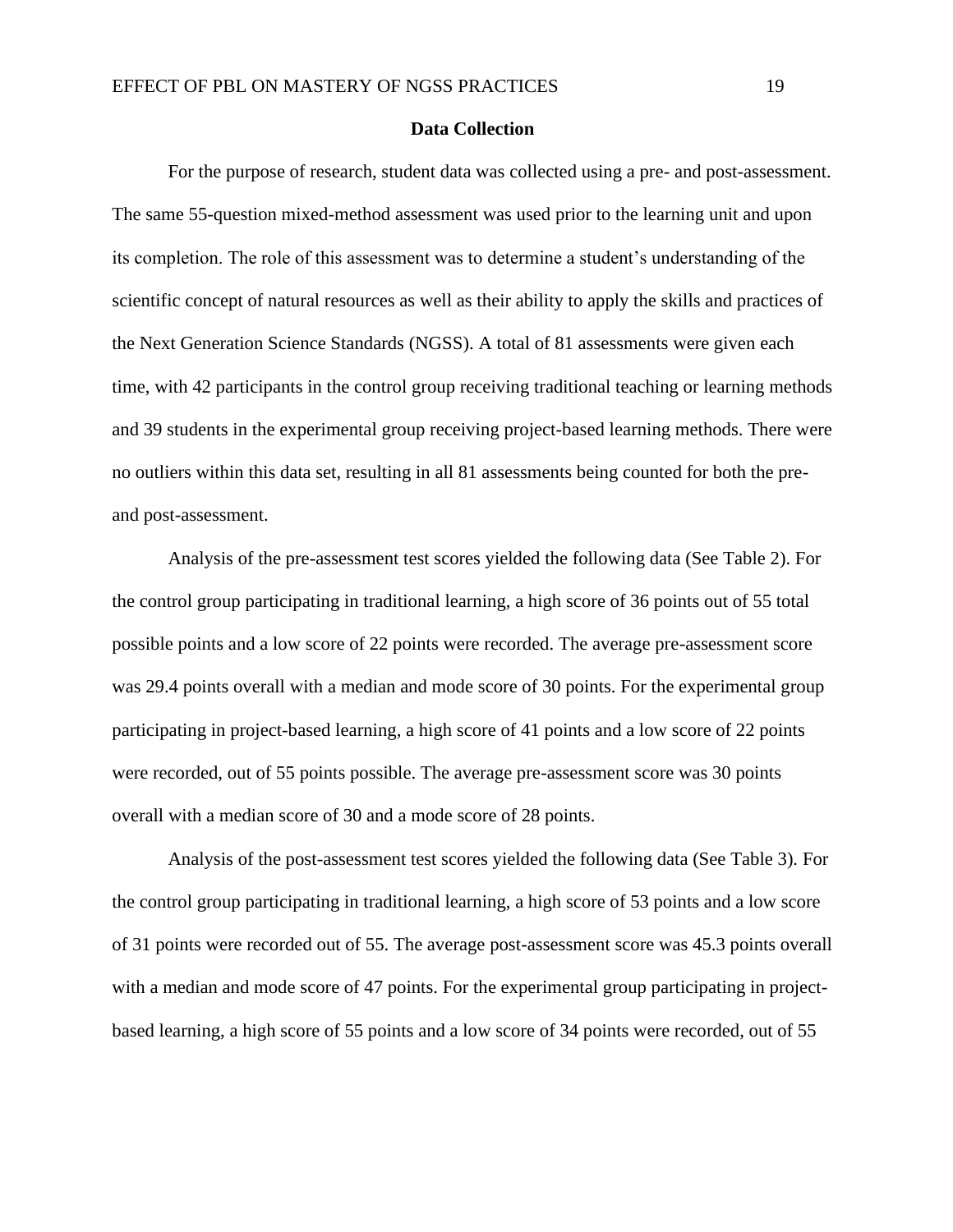points possible. The average post-assessment score was 48.1 points overall with a median score of 49 points and a mode score of 53 points.

The level of rigor for learning tasks was categorized based on the Instructional Practices Inventory (IPI) and Bloom's Taxonomy. The Instructional Practices Inventory is a teacherdriven data collection based on the level of student engagement during a learning activity. Data for the IPI ranges from category 1 in which students are not engaged in learning related to the curriculum, to category 6 in which students are actively engaged in higher-order thinking through analysis, problem solving, critical thinking, creativity, and/or synthesis. Bloom's Taxonomy is a method for categorizing learning tasks based on an evaluation of the complexity of a learning activity ranging from low-complexity, remembering, in which students recall information to high-complexity, creating, in which students create original work.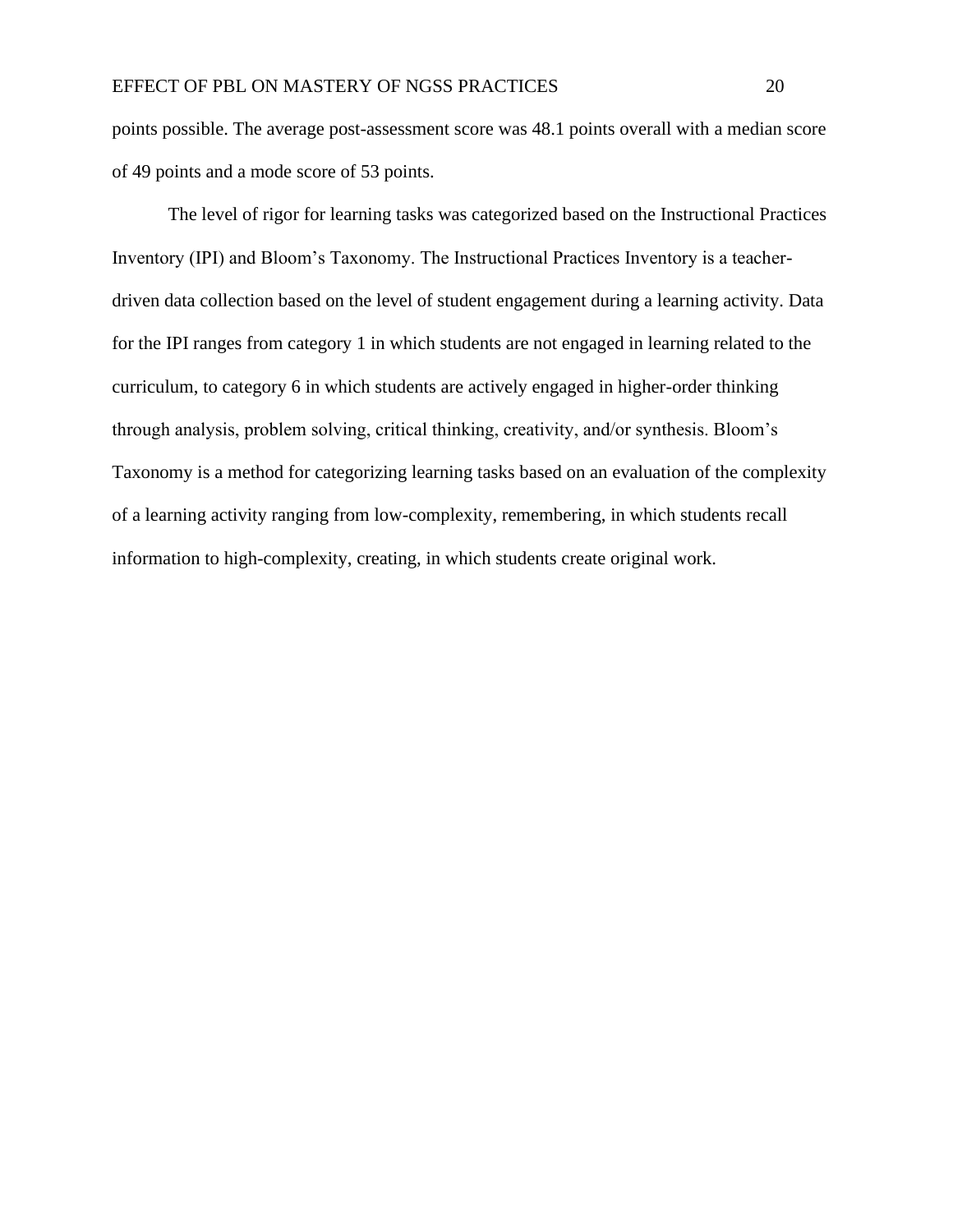#### <span id="page-21-0"></span>**Table 1**

| <b>Traditional Learning Group</b>                      |                                                                                 | <b>Project-Based Learning Group</b>                           |                                                       |  |  |
|--------------------------------------------------------|---------------------------------------------------------------------------------|---------------------------------------------------------------|-------------------------------------------------------|--|--|
| <b>Task</b>                                            | <b>Level of Rigor</b>                                                           | <b>Task</b>                                                   | <b>Level of Rigor</b>                                 |  |  |
| Activity: Natural<br><b>Resources Pre-Test</b>         | IPI Category <sup>1</sup> : 2<br>Bloom's Taxonomy <sup>2</sup> :<br>Remembering | Activity: Natural<br><b>Resources Pre-Test</b>                | IPI Category: 2<br>Bloom's Taxonomy:<br>Remembering   |  |  |
| Notes: What is a natural<br>resource?                  | IPI Category: 4<br>Bloom's Taxonomy:<br>Understanding                           | Project: Determine what is<br>a natural resource              | IPI Category: 5<br>Bloom's Taxonomy:<br>Applying      |  |  |
| Activity: Catalog the<br>types of resources.           | IPI Category: 3<br>Bloom's Taxonomy:<br>Applying                                | Project: Identify types of<br>resources                       | IPI Category: 5<br>Bloom's Taxonomy:<br>Analyzing     |  |  |
| Notes: Mining; How do<br>we get our resources?         | IPI Category: 4<br>Bloom's Taxonomy:<br>Understanding                           | Project: Explain how<br>natural resources are<br>mined        | IPI Category: 5<br>Bloom's Taxonomy:<br>Understanding |  |  |
| <b>Activity: Resource</b><br>Availability              | IPI Category: 3<br>Bloom's Taxonomy:<br>Applying                                | Project: Measure the<br>availability of natural<br>resources  | IPI Category: 5<br>Bloom's Taxonomy:<br>Evaluating    |  |  |
| <b>Notes: Comparing</b><br>Resources                   | IPI Category: 4<br>Bloom's Taxonomy:<br>Understanding                           | Project: Evaluate various<br>types of natural resources       | IPI Category: 5<br>Bloom's Taxonomy:<br>Evaluating    |  |  |
| Activity: Energy<br><b>Resources Compromise</b>        | IPI Category: 5<br>Bloom's Taxonomy:<br>Applying                                | Project: Design a solution<br>to our energy resource<br>needs | IPI Category: 5<br>Bloom's Taxonomy:<br>Creating      |  |  |
| <b>Activity: Natural</b><br><b>Resources Review</b>    | IPI Category: 3<br>Bloom's Taxonomy:<br>Remembering                             | <b>Activity: Natural</b><br><b>Resources Review</b>           | IPI Category: 3<br>Bloom's Taxonomy:<br>Remembering   |  |  |
| <b>Activity: Natural</b><br><b>Resources Post-Test</b> | IPI Category: 2<br>Bloom's Taxonomy:<br>Remembering                             | Activity: Natural<br><b>Resources Post-Test</b>               | IPI Category: 2<br>Bloom's Taxonomy:<br>Remembering   |  |  |

#### <span id="page-21-1"></span>*Categorization of the Level of Rigor for Learning Activities*

1 : Instructional Practices Inventory, or IPI, is a measure of the level of student engagement within the classroom. For more information, visit:<https://ipistudentengagement.com/ipi-process-in-depth/categories>

2 : Bloom's Taxonomy is a measure of the level of rigor based on a hierarchy of cognitive skills. For more information, visit: [https://www.teachthought.com/learning/](https://www.teachthought.com/learning/what-is-blooms-taxonomy-a-definition-for-teachers/)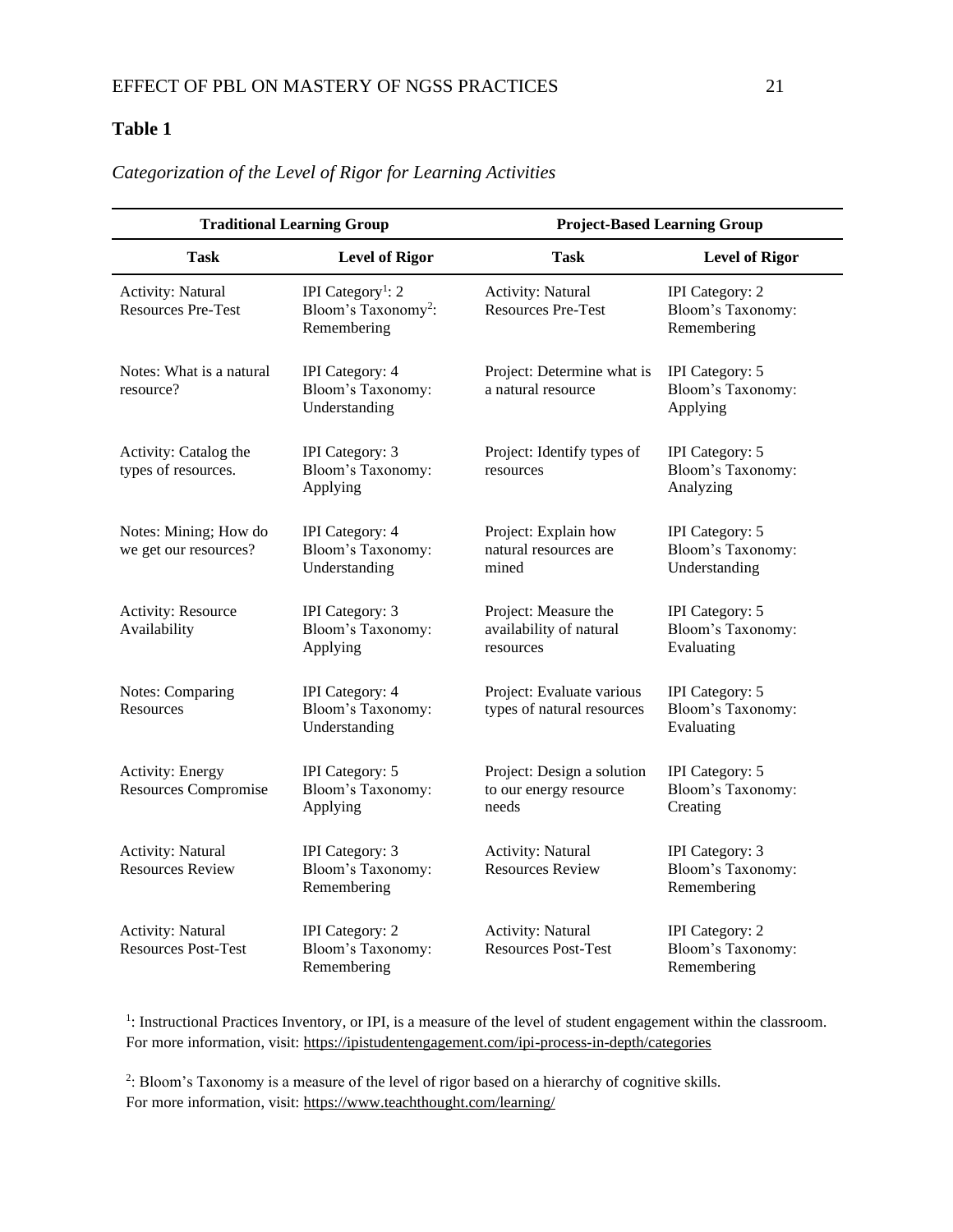## <span id="page-22-0"></span>**Table 2**

| <b>Traditional Learning Group</b> |                   |             | <b>Project-Based Learning Group</b> |                   |             |
|-----------------------------------|-------------------|-------------|-------------------------------------|-------------------|-------------|
| <b>Student</b>                    | Score (Out of 55) | Proficiency | <b>Student</b>                      | Score (Out of 55) | Proficiency |
| 6A                                | 24 (44%)          | ${\bf N}$   | 3A                                  | 35 (64%)          | ${\bf N}$   |
| 6B                                | 29 (53%)          | ${\bf N}$   | $3\mathrm{B}$                       | 30 (55%)          | ${\bf N}$   |
| 6C                                | 36 (65%)          | ${\bf N}$   | 3C                                  | 26 (47%)          | ${\bf N}$   |
| 6D                                | 30 (55%)          | $\mathbf N$ | 3D                                  | 33 (60%)          | $\mathbf N$ |
| 6E                                | 30 (55%)          | ${\bf N}$   | 3E                                  | 31 (56%)          | ${\bf N}$   |
| 6F                                | 32 (58%)          | ${\bf N}$   | $3F$                                | 29 (53%)          | ${\bf N}$   |
| 6G                                | 29 (53%)          | $\mathbf N$ | 3H                                  | 35 (64%)          | $\mathbf N$ |
| 6H                                | 31 (56%)          | ${\bf N}$   | 3I                                  | 31 (56%)          | ${\bf N}$   |
| 6I                                | 28 (51%)          | ${\bf N}$   | 3J                                  | 33 (60%)          | $\mathbf N$ |
| 6J                                | 25 (45%)          | $\mathbf N$ | $3K$                                | 28 (51%)          | $\mathbf N$ |
| 6K                                | 33 (60%)          | ${\bf N}$   | 3L                                  | 24 (44%)          | ${\bf N}$   |
| 6L                                | 30 (55%)          | ${\bf N}$   | 3M                                  | 22 (40%)          | $\mathbf N$ |
| 6M                                | (49%)<br>27       | ${\bf N}$   | 3N                                  | 28 (51%)          | $\mathbf N$ |
| 6N                                | 31 (56%)          | ${\bf N}$   | 3O                                  | 31 (56%)          | ${\bf N}$   |
| 6O                                | 30 (55%)          | ${\bf N}$   | 3P                                  | 26 (47%)          | ${\bf N}$   |
| $6P$                              | 29 (53%)          | ${\bf N}$   | 3Q                                  | 30 (55%)          | $\mathbf N$ |
| 6Q                                | 26 (47%)          | $\mathbf N$ | 4A                                  | 28 (51%)          | $\mathbf N$ |
| $6R$                              | 30 (55%)          | ${\bf N}$   | 4B                                  | 36 (65%)          | ${\bf N}$   |
| 6S                                | 25 (45%)          | $\mathbf N$ | $4\mathrm{C}$                       | 31 (56%)          | $\mathbf N$ |
| 6T                                | 22 (40%)          | $\mathbf N$ | 4D                                  | 33 (60%)          | ${\bf N}$   |
| 6U                                | 35 (64%)          | ${\bf N}$   | $4E$                                | 34 (62%)          | ${\bf N}$   |
| 6V                                | (53%)<br>29       | ${\bf N}$   | $4\mathrm{F}$                       | 40 (73%)          | ${\bf N}$   |
| <b>7A</b>                         | 31<br>(56%)       | $\mathbf N$ | 4G                                  | 28 (51%)          | N           |
| 7B                                | 26 (47%)          | ${\bf N}$   | 4H                                  | 24 (44%)          | ${\bf N}$   |
| 7C                                | 28 (51%)          | ${\bf N}$   | 4I                                  | 32 (58%)          | $\mathbf N$ |
| 7D                                | 26 (47%)          | $\mathbf N$ | $4J$                                | 33 (60%)          | $\mathbf N$ |
| 7E                                | 28 (51%)          | ${\bf N}$   | $4K$                                | 28 (51%)          | $\mathbf N$ |
| $7\mathrm{F}$                     | 30 (55%)          | ${\bf N}$   | 4L                                  | 31 (56%)          | $\mathbf N$ |
| $7\mathrm{G}$                     | 33 (60%)          | $\mathbf N$ | $4\mathrm{M}$                       | 28 (51%)          | $\mathbf N$ |
| $7\mathrm{H}$                     | 31 (56%)          | ${\bf N}$   | 4N                                  | 25 (45%)          | ${\bf N}$   |
| $7\mathrm{I}$                     | 30 (55%)          | $\mathbf N$ | 4O                                  | 28 (51%)          | $\mathbf N$ |
| 7 <sub>J</sub>                    | 32 (58%)          | N           | 4P                                  | 41 (75%)          | Y           |
| 7K                                | 34 (62%)          | N           | 4Q                                  | 29 (53%)          | N           |
| $7\mathsf{L}$                     | 28 (51%)          | N           | 4R                                  | 25 (45%)          | N           |
| 7M                                | 26 (47%)          | $\mathbf N$ | $4\mathrm{S}$                       | 26 (47%)          | $\mathbf N$ |
| $7\mathrm{N}$                     | 35 (64%)          | ${\bf N}$   | $4\mathrm{T}$                       | 34 (62%)          | N           |
| 7O                                | 33 (60%)          | ${\bf N}$   | 4U                                  | 26 (47%)          | $\mathbf N$ |
| $7\mathrm{P}$                     | 29 (53%)          | $\mathbf N$ | $4\mathrm{V}$                       | 31 (56%)          | $\mathbf N$ |
| 7Q                                | 31 (56%)          | $\mathbf N$ | $4\mathrm{W}$                       | 27 (49%)          | $\mathbf N$ |
| $7\mathrm{R}$                     | 24 (44%)          | ${\bf N}$   |                                     |                   |             |
| $7\mathrm{S}$                     | 28 (51%)          | ${\bf N}$   |                                     |                   |             |
| $7\mathrm{T}$                     | 30 (55%)          | ${\bf N}$   |                                     |                   |             |

<span id="page-22-1"></span>*Traditional and Project-Based Learning Pre-Assessment Data*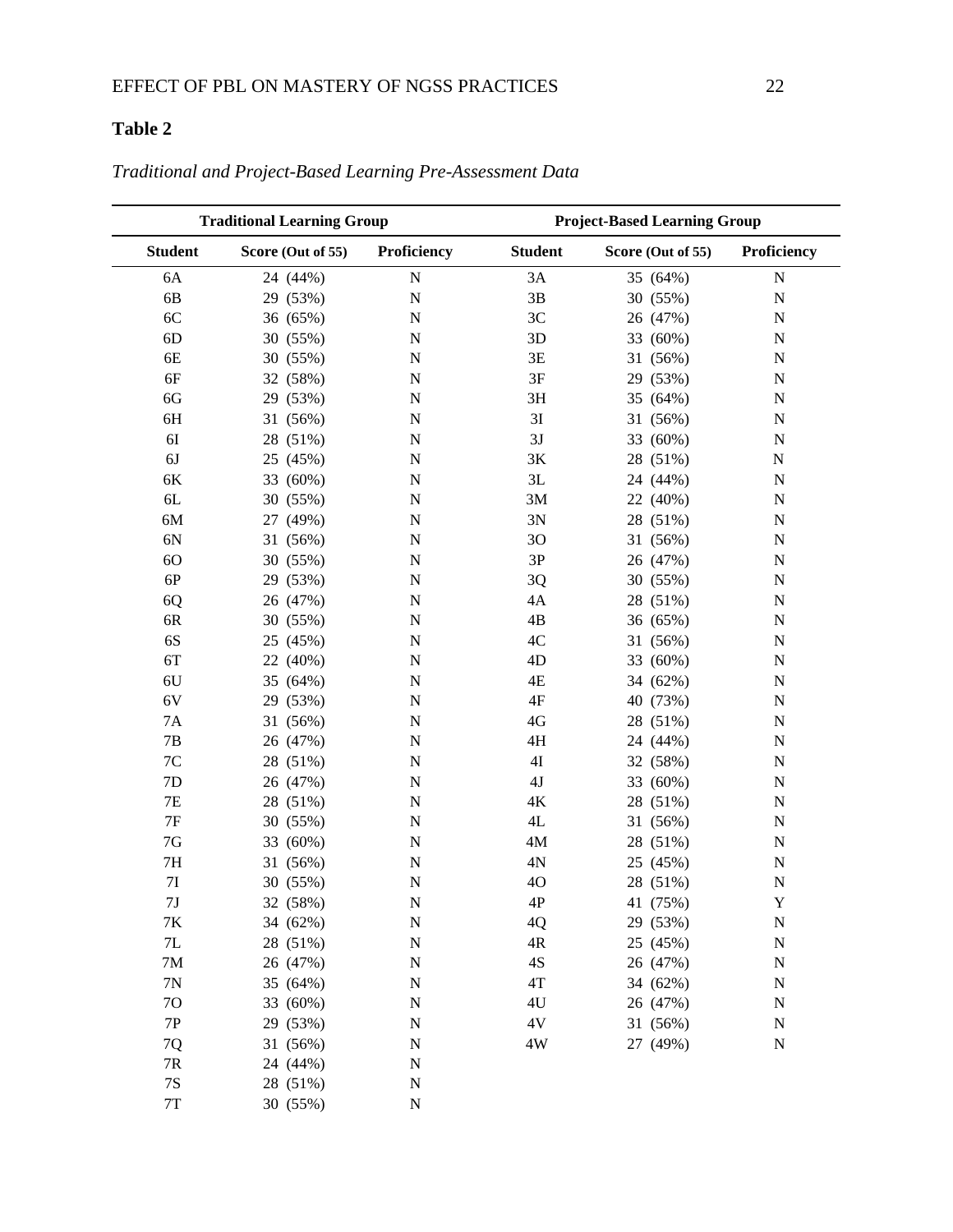## <span id="page-23-0"></span>**Table 3**

|                | <b>Traditional Learning Group</b> |                    |                | <b>Project-Based Learning Group</b> |             |
|----------------|-----------------------------------|--------------------|----------------|-------------------------------------|-------------|
| <b>Student</b> | Score (Out of 55)                 | Proficiency        | <b>Student</b> | Score (Out of 55)                   | Proficiency |
| 6A             | 39 (71%)                          | $\overline{N}$     | 3A             | 54 (98%)                            | Y           |
| 6B             | 40 (73%)                          | ${\bf N}$          | 3B             | 49 (89%)                            | $\mathbf Y$ |
| 6C             | 51 (93%)                          | $\mathbf Y$        | 3C             | 37 (67%)                            | ${\bf N}$   |
| 6D             | 47 (85%)                          | Y                  | 3D             | 52 (95%)                            | $\mathbf Y$ |
| 6E             | 49 (89%)                          | Y                  | 3E             | 49 (89%)                            | $\mathbf Y$ |
| 6F             | 52 (95%)                          | Y                  | 3F             | 50 (91%)                            | $\mathbf Y$ |
| 6G             | 45 (82%)                          | Y                  | 3H             | 53 (96%)                            | $\mathbf Y$ |
| 6H             | 47 (85%)                          | Y                  | $3\mathrm{I}$  | 51 (93%)                            | Y           |
| 6I             | 46 (84%)                          | Y                  | 3J             | 53 (96%)                            | $\mathbf Y$ |
| 6J             | 33 (60%)                          | ${\bf N}$          | $3K$           | 47 (85%)                            | $\mathbf Y$ |
| 6K             | 52 (95%)                          | Y                  | 3L             | 42 (76%)                            | $\mathbf Y$ |
| 6L             | 51 (93%)                          | Y                  | 3M             | 34 (62%)                            | ${\bf N}$   |
| 6M             | 34 (62%)                          | $\overline{\rm N}$ | 3N             | 48 (87%)                            | $\mathbf Y$ |
| 6N             | 50 (91%)                          | Y                  | 3O             | 53 (96%)                            | $\mathbf Y$ |
| 6O             | 47 (85%)                          | $\mathbf Y$        | 3P             | 41 (75%)                            | $\mathbf Y$ |
| 6P             | 45 (82%)                          | $\mathbf Y$        | 3Q             | 50 (91%)                            | $\mathbf Y$ |
| 6Q             | 43 (78%)                          | Y                  | 4A             | 45 (82%)                            | $\mathbf Y$ |
| 6R             | 47 (85%)                          | Y                  | 4B             | 54 (98%)                            | $\mathbf Y$ |
| 6S             | 35 (64%)                          | $\overline{\rm N}$ | 4C             | 50 (91%)                            | $\mathbf Y$ |
| 6T             | 36 (65%)                          | ${\bf N}$          | 4D             | 52 (95%)                            | Y           |
| 6U             | 52 (95%)                          | Y                  | 4E             | 53 (96%)                            | $\mathbf Y$ |
| 6V             | 44 (80%)                          | $\mathbf Y$        | 4F             | 54 (98%)                            | $\mathbf Y$ |
| 7A             | 47 (85%)                          | $\mathbf Y$        | $4G$           | 40 (73%)                            | $\mathbf Y$ |
| 7B             | 43 (82%)                          | Y                  | 4H             | 42 (75%)                            | $\mathbf Y$ |
| 7C             | (85%)<br>47                       | Y                  | 4I             | 53 (96%)                            | $\mathbf Y$ |
| 7D             | 35 (64%)                          | $\mathbf N$        | $4J$           | 52 (95%)                            | $\mathbf Y$ |
| 7E             | 46 (84%)                          | $\mathbf Y$        | $4\mathrm{K}$  | 42 (76%)                            | $\mathbf Y$ |
| $7\mathrm{F}$  | 51 (93%)                          | $\mathbf Y$        | 4L             | 49 (89%)                            | $\mathbf Y$ |
| $7\mathrm{G}$  | 46 (84%)                          | Y                  | $4M$           | 46 (84%)                            | $\mathbf Y$ |
| 7H             | 50 (91%)                          | Y                  | 4N             | 42 (76%)                            | $\mathbf Y$ |
| 7I             | 49 (89%)                          | Y                  | 4O             | 48 (87%)                            | $\mathbf Y$ |
| $7\mathrm{J}$  | 53 (96%)                          | Y                  | 4P             | 55 (100%)                           | $\mathbf Y$ |
| 7K             | 52 (95%)                          | $\mathbf Y$        | 4Q             | 48 (87%)                            | $\mathbf Y$ |
| $7\mathrm{L}$  | 46 (84%)                          | $\mathbf Y$        | $4R$           | 43 (78%)                            | $\mathbf Y$ |
| $7\mathrm{M}$  | 31 (56%)                          | $\mathbf N$        | $4S$           | 44 (80%)                            | $\mathbf Y$ |
| 7N             | 51 (93%)                          | $\mathbf Y$        | 4T             | 53 (96%)                            | $\mathbf Y$ |
| 70             | 49 (89%)                          | $\mathbf Y$        | 4U             | 46 (84%)                            | $\mathbf Y$ |
| $7\mathrm{P}$  | 44 (80%)                          | $\mathbf Y$        | $4\mathrm{V}$  | 52 (95%)                            | $\mathbf Y$ |
| 7Q             | 43 (78%)                          | $\mathbf Y$        | 4W             | 50 (91%)                            | $\mathbf Y$ |
| $7\mathrm{R}$  | 36 (65%)                          | $\mathbf N$        |                |                                     |             |
| $7\mathrm{S}$  | 48 (87%)                          | $\mathbf Y$        |                |                                     |             |
| $7\mathrm{T}$  | 50 (91%)                          | $\mathbf Y$        |                |                                     |             |

## <span id="page-23-1"></span>*Traditional and Project-Based Learning Post-Assessment Data*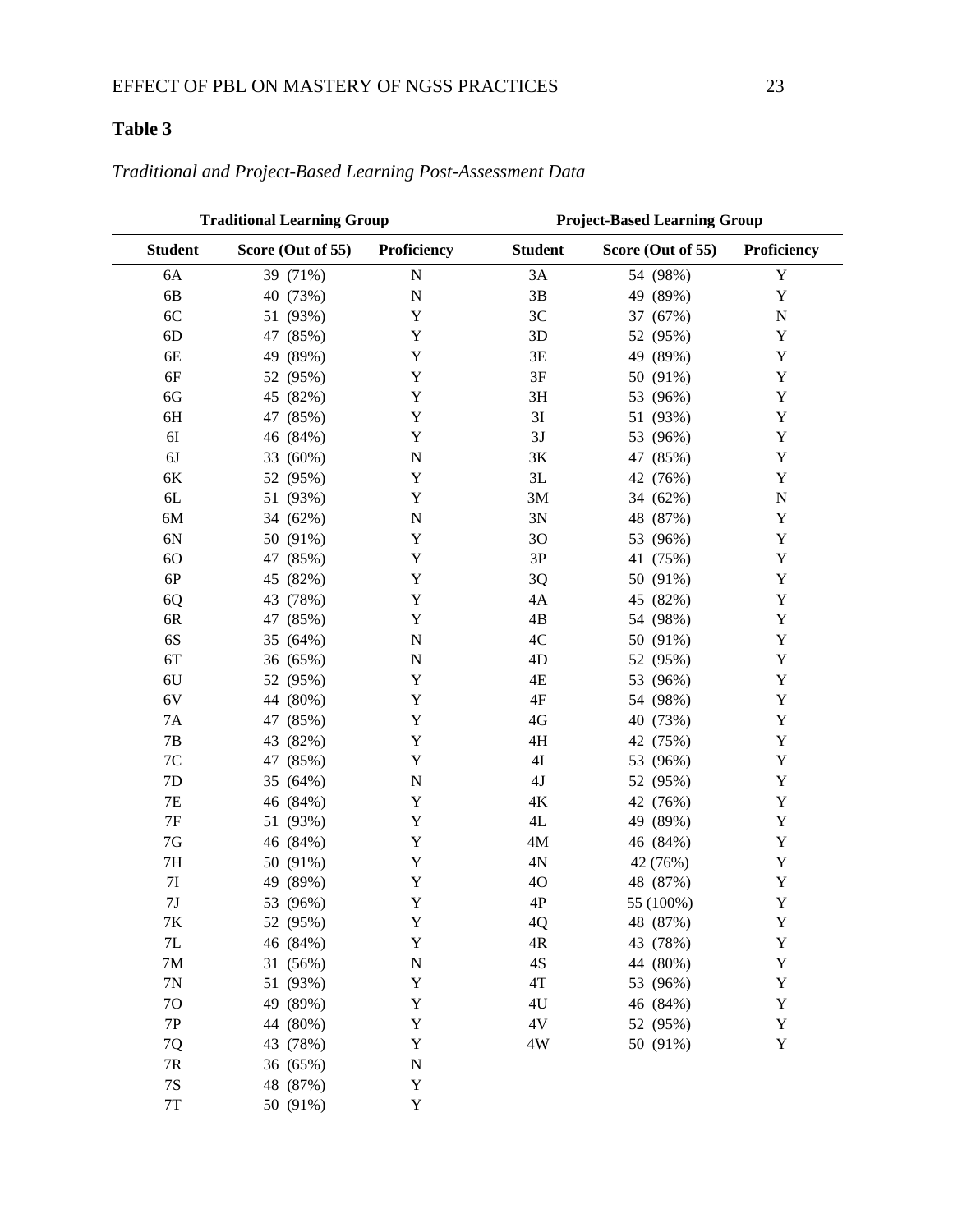#### **Data Analysis**

<span id="page-24-0"></span>A four-test factorial design of the pre- and post-assessment data yielded the following results. Test 1, compared the pre-assessment control group (*M*=29.4, *SD*=3.2, *N*=42) to the preassessment experimental group (*M*=30.0, *SD*=4.2, *N*=39). Results from an independent sample *t*-test determined there was no significant difference between the pre-assessment scores of the treatment or control group. All students began at the same level, *t*(79)=-0.8, *p*=0.45, two-tailed. Test 2, according to results from a dependent samples *t*-test, determined there was a significant difference between the control group pretest (*M*=29.4, *SD*=3.2, *N*=42) and posttest scores (*M*=45.3, *SD*=5.9, *N*=42), *t*(41)=-26.4, *p* < 0.001, two-tailed. Test 3, according to results from a dependent samples *t*-test, determined there was a significant difference between the experimental group pretest (*M*=30.0, *SD*=4.2, *N*=39) and posttest scores (*M*=48.1, *SD*=5.1,  $N=39$ ,  $t(38)=-41.5$ ,  $p < 0.001$ , two-tailed. Test 4, according to results from an independent samples *t*-test, determined project-based learning had a significant positive impact on student achievement compared to traditional instruction, *t*(79)=-2.3, *p*=0.03, two-tailed, based on posttest scores of the treatment group *(M=48.1, SD=5.1, N=39)* and posttest scores of the control group *(M=45.3, SD=5.9, N=42)*.

The average level of rigor for the learning tasks used in the control group according to the IPI was a 3.7 out of 6, with mode scores of category 3 and 4 overall. The highest level of rigor for the learning tasks used in the treatment group according to Bloom's Taxonomy was the level of application. The average level of rigor according to the Instructional Practices Inventory (IPI) was a 4.7, with a mode score of category 5. The highest level of rigor reached according to Bloom's taxonomy was the create level, with multiple activities falling under the categories of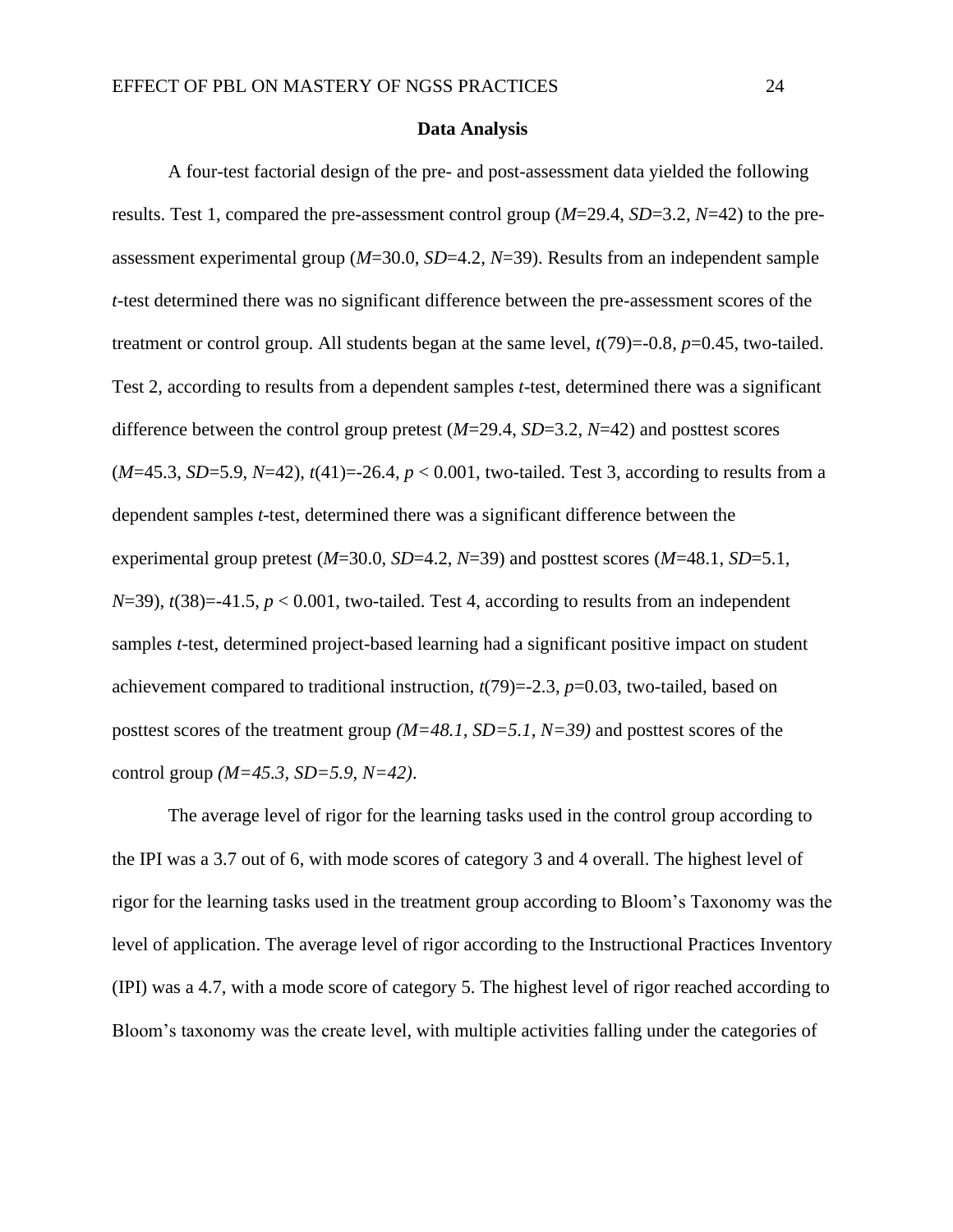evaluate and analyze as well. Based on this analysis, the level of rigor for the project-based learning model was higher than that of traditional instruction.

#### **Discussion**

#### <span id="page-25-1"></span><span id="page-25-0"></span>**Summary of Major Findings**

Data analysis shows that students participating in both traditional and project-based learning experienced an improvement in their understanding of Earth Science curriculum and Next Generation Science Standards, or NGSS, skills and practices according to pre- and postassessment data. However, it can be concluded based on post-assessment data that students participating in project-based learning activities demonstrated statistically significant more growth than their peers in the control group participating in traditional learning activities.

The purpose of the study was to determine if the participation in project-based learning had an effect on student performance that would be represented by a greater increase in growth from pre- to post-assessment. According to the data, each student showed improvement from the pre- to post-assessment after learning had taken place. However, statistically, students within the experimental group showed greater improvement on their post-assessment than did the control group.

As a result, the answer to the research question: 'Will project-based learning improve student scores on an end of unit assessment?' was determined to be yes. Based on the results of this study, it can be concluded that project-based learning may improve student scores on an end of unit assessment over traditional learning methods. This agrees with prior research that found that project-based learning made a positive and significant impact on student achievement by improving assessment scores and increasing the retention of learning (Kanter, 2010) (Gerard, et al., 2010) (Hugerat, 2016).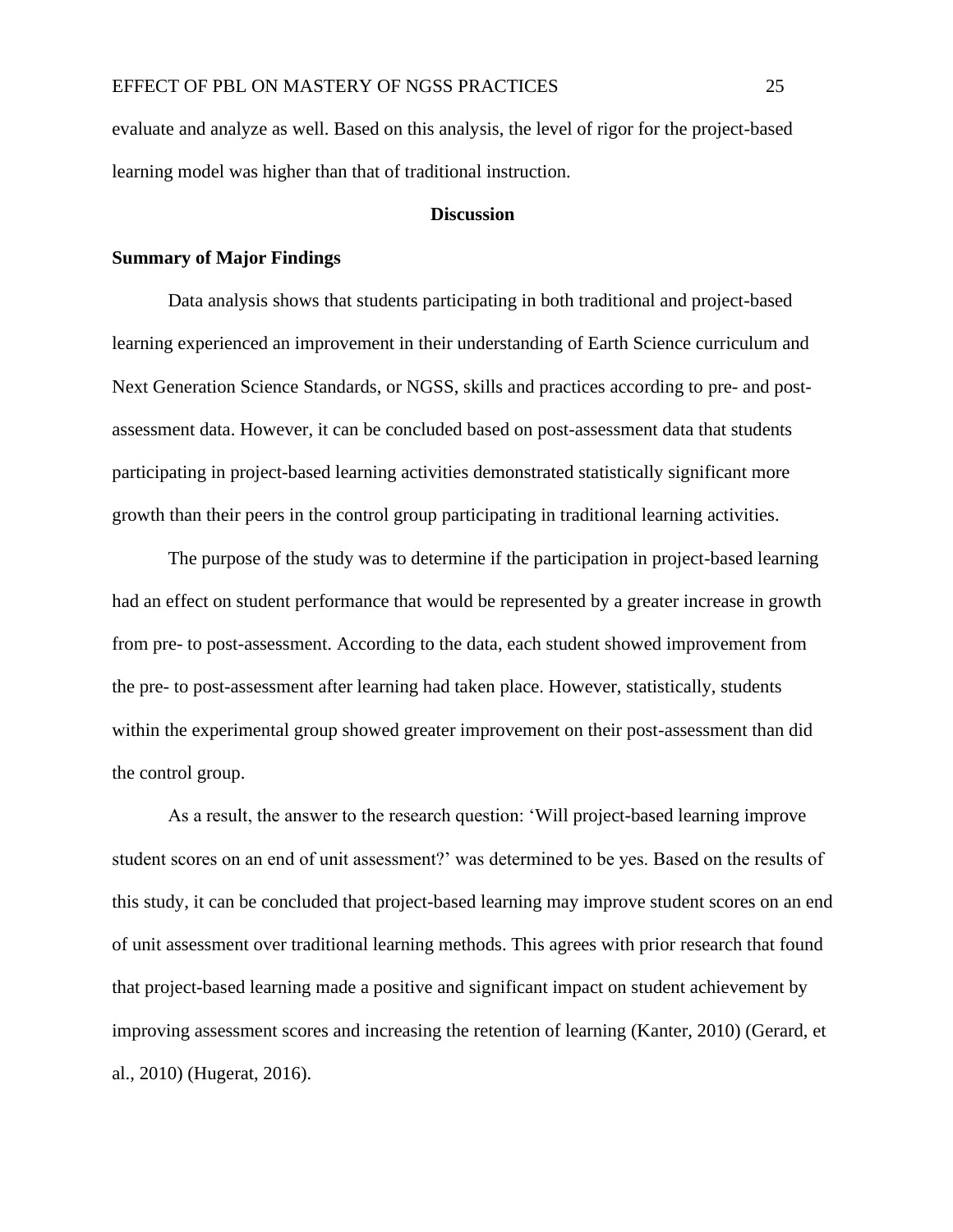#### <span id="page-26-0"></span>**Limitations of the Study**

This study involved participants that had access to a personal device that was used to complete classroom learning activities. Technology was a major component of the daily lessons for both the control and experimental groups. Furthermore, as a result of the COVID-19 pandemic, instruction for this learning unit was done primarily through a virtual environment with only a small portion of each class having students who chose, and were able to, participate with class in person. Considerations for the use of technology and remote instruction should be reviewed for future research.

#### <span id="page-26-1"></span>**Further Study**

Potential future research could include the expansion of the study to a larger sample size, including other subject areas and grade levels. Additional research could take into account the considerations for the limitations of this study and be done without the presence of remote instruction or without the use of technology.

#### **Conclusion**

<span id="page-26-2"></span>The landscape of science education is one that is constantly in flux. As new and innovative scientific standards and practices emerge, current teaching methods must adapt in order to meet the needs of today's students. As the findings of this study and prior research suggest, the use of project-based learning in the classroom is more rigorous, allows for the integration of the Next Generation Science Standards, and the incorporation of 21st Century Skills which may improve student performance.

This research compared the rigor of project-based learning tasks with traditional learning tasks, and examined achievement differences between students taught with projectbased learning and traditional instruction. The findings and limitations from this study will be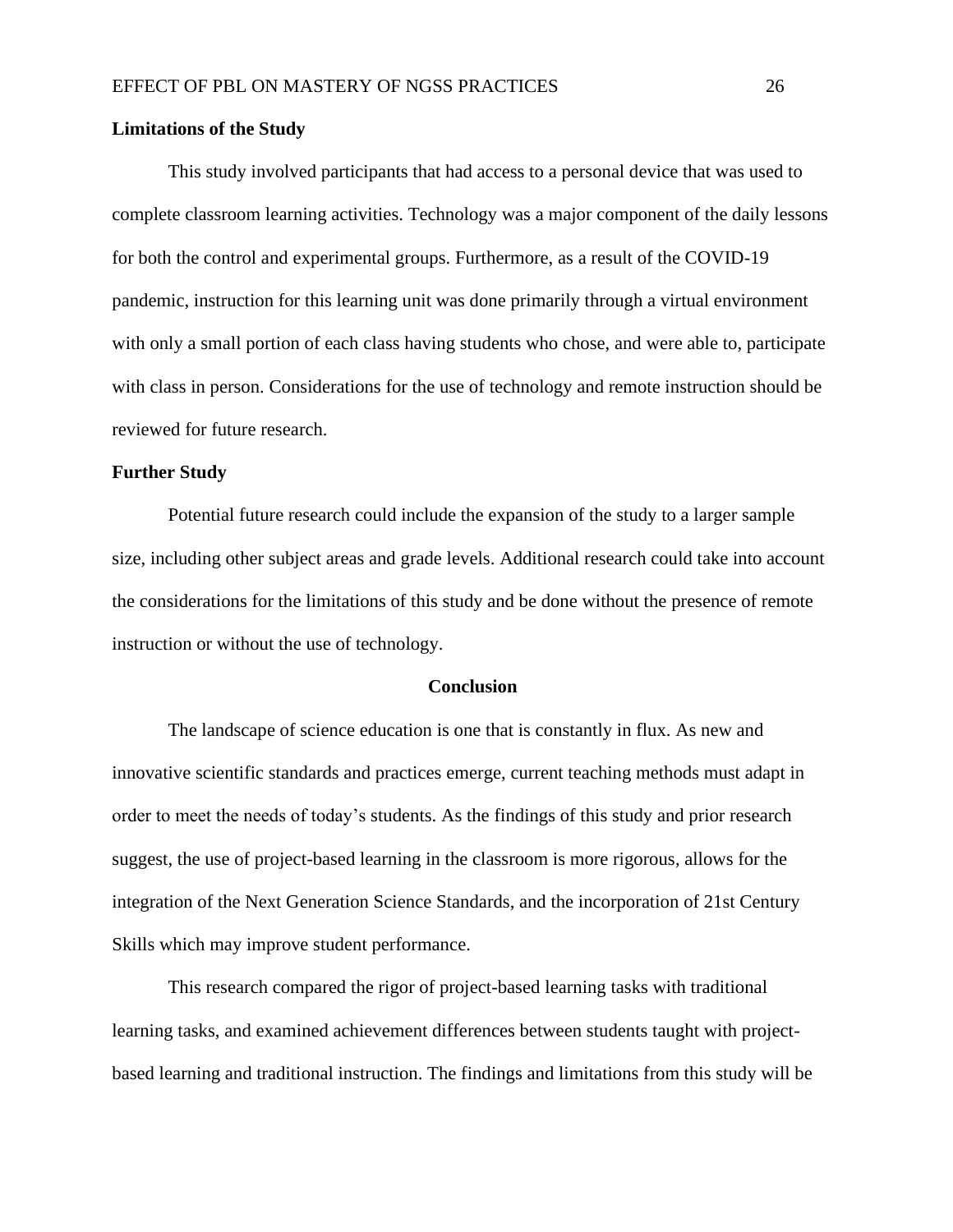used by the researcher for future consideration. As a result of the findings of this research, project-based learning will continue to be utilized in the future. It is believed that the exposure to project-based learning provides students with real-world problems and content-specific examples that improve engagement and allow for the application of skills and understanding of scientific curriculum within the Next Generation Science Standards (NGSS) framework.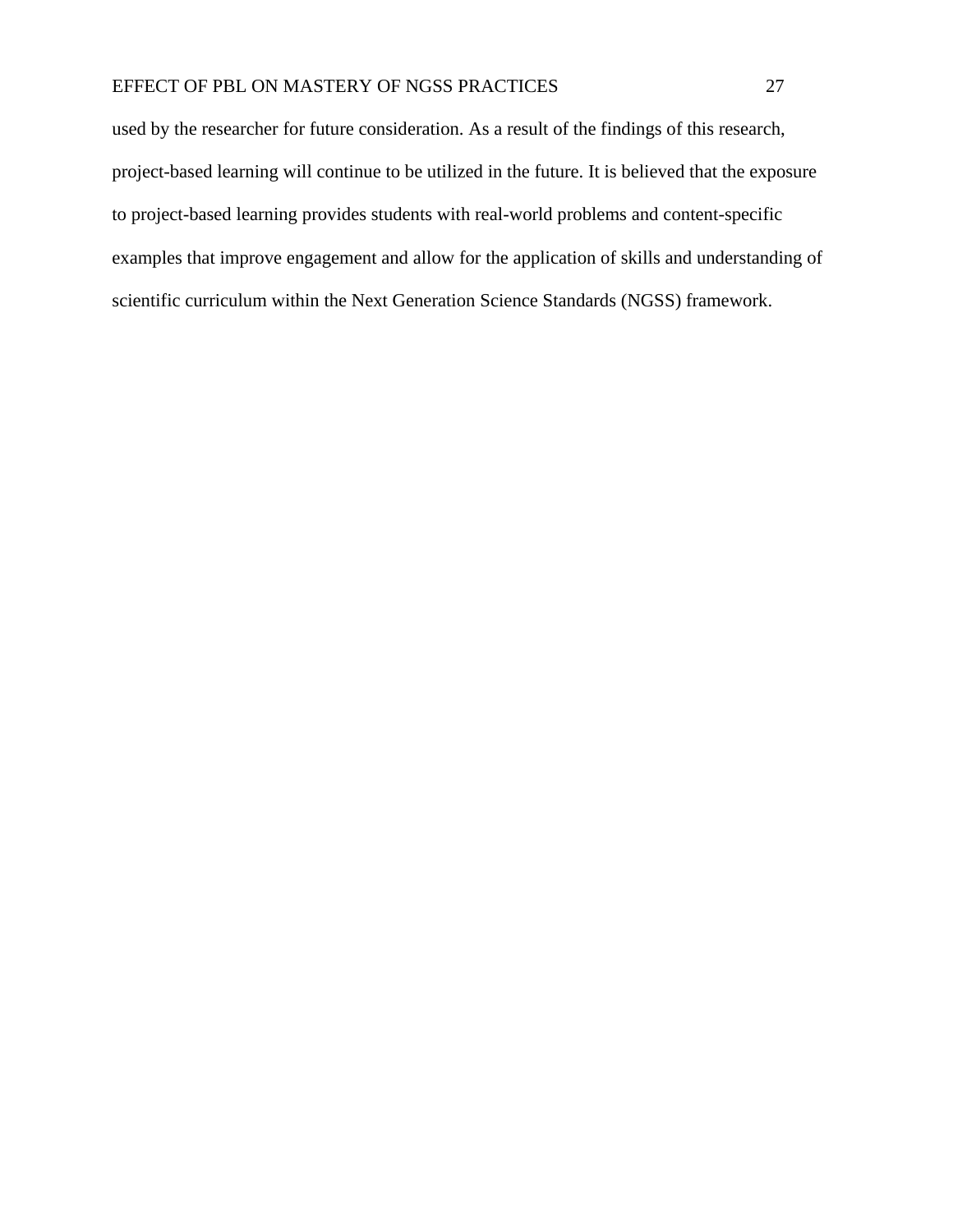#### **References**

- <span id="page-28-0"></span>Banko, W. (2013). *Science for the next generation: Preparing for the new standards*. National Science Teachers Association Press.
- Buckner, E., & Kim, P. (2014). Integrating technology and pedagogy for inquiry-based learning: the Stanford mobile inquiry-based learning environment. *Prospects: Quarterly Review of Comparative Education*, *44*(1), 99–118.
- ChanLin, L.J. (2008). Technology integration applied to project-based learning in science. *Innovations in Education and Teaching International*, *45*(1), 55–65.
- Contino, J. (2013). A case study of the alignment between curriculum and assessment in the New York state earth science standards-based system. *Journal of Science Education and Technology*, *22*(1), 62–72.
- Gerard, L. F., Spitulnik, M., & Linn, M. C. (2010). Teacher use of evidence to customize inquiry science instruction. *Journal of Research in Science Teaching*, *47*(9), 1037–1063.
- Hayes, K. N., Lee, C. S., DiStefano, R., O'Connor, D., & Seitz, J. C. (2016). Measuring science instructional practice: a survey tool for the age of NGSS. *Journal of Science Teacher Education*, *27*(2), 137–164.
- Hugerat, M. (2016). How teaching science using project-based learning strategies affects the classroom learning environment. *Learning Environments Research: An International Journal*, *19*(3), 383–395.
- Johnson, C. C. (2012). Implementation of STEM education policy: challenges, progress, and lessons learned. *School Science and Mathematics*, *112*(1), 45–55.
- Kanter, D. E. (2010). Doing the project and learning the content: designing project-based science curricula for meaningful understanding. *Science Education*, *94*(3), 525–551.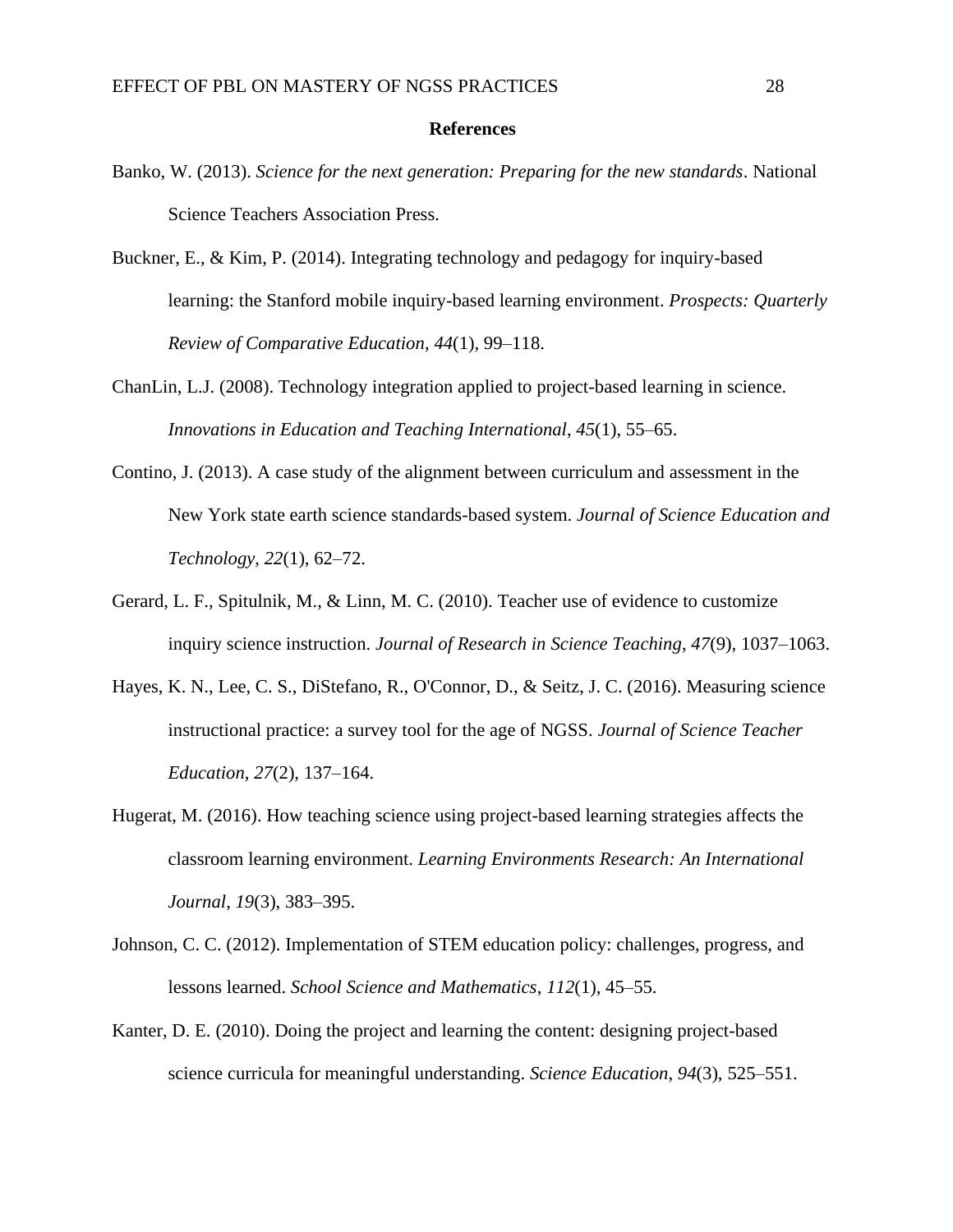- Kanter, D. E., & Konstantopoulos, S. (2010). The impact of a project-based science curriculum on minority student achievement, attitudes, and careers: the effects of teacher content and pedagogical content knowledge and inquiry-based practices. *Science Education*, *94*(5), 855–887.
- Khan, S. (2011). What's missing in model-based teaching. *Journal of Science Teacher Education*, *22*(6), 535–560.
- Lam, S., Cheng, R. W., & Ma, W. Y. K. (2009). Teacher and student intrinsic motivation in project-based learning. *Instructional Science: An International Journal of the Learning Sciences*, *37*(6), 565–578.
- Lau, W. W. F., Lui, V., & Chu, S. K. W. (2017). The use of wikis in a science inquiry-based project in a primary school. *Educational Technology Research and Development*, *65*(3), 533–553.
- Lou, S., Tsai, H., Tseng, K., & Shih, R. (2014). Effects of implementing project-based learning activities for female high school students. *International Journal of Distance Education Technologies (Ijdet)*, *12*(1), 52–73.
- Marshall, J. A., Petrosino, A. J., & Martin, T. (2010). Preservice teachers' conceptions and enactments of project-based instruction. *Journal of Science Education and Technology*, *19*(4), 370–386.
- Mitchell, S., Foulger, T. S., Wetzel, K., & Rathkey, C. (2009). The negotiated project approach: project-based learning without leaving the standards behind. *Early Childhood Education Journal*, *36*(4), 339–346.